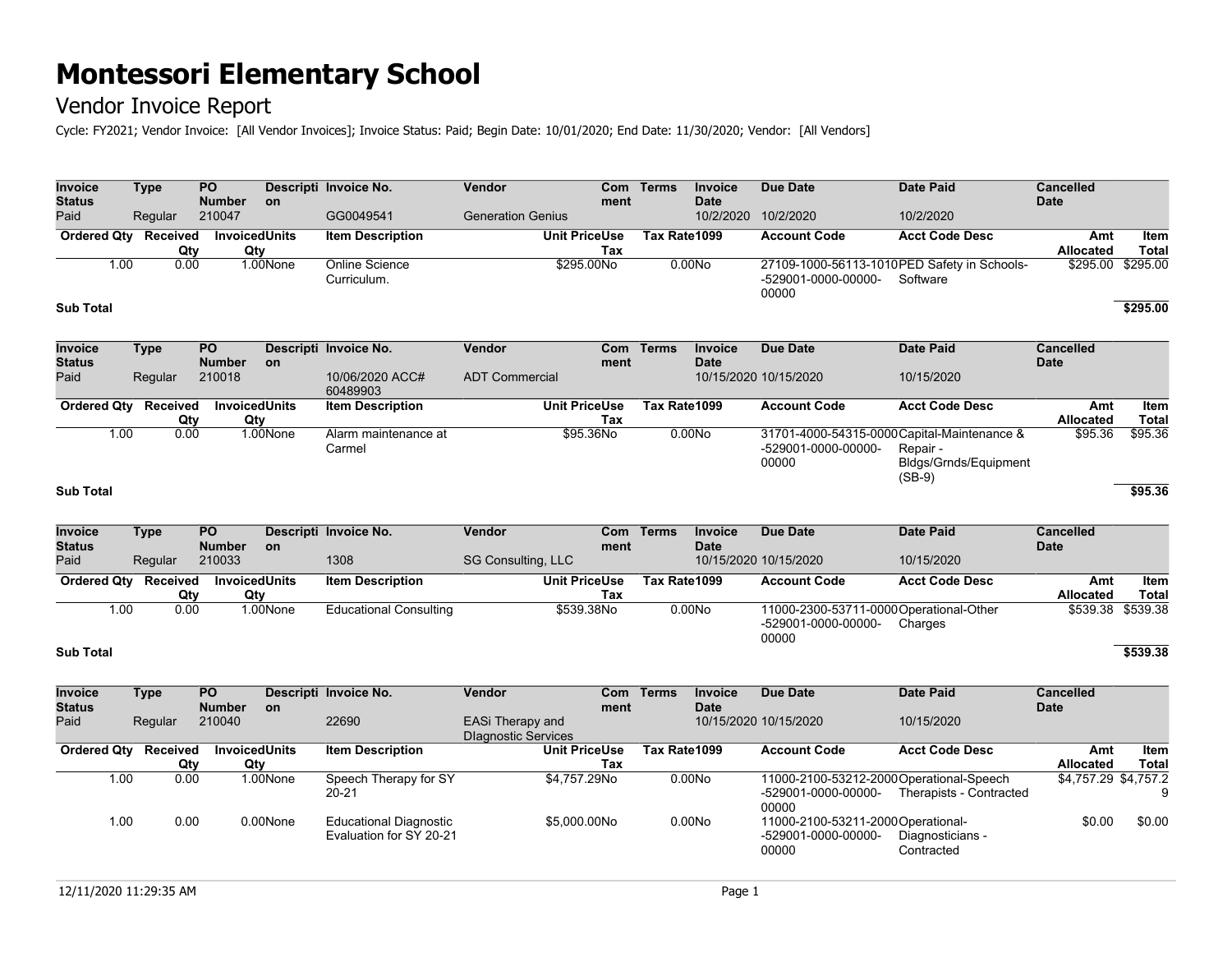## Vendor Invoice Report

| 00. ا     | 0.00 | 0.00None | OT Services for SY 20- | \$15,000.00No | 0.00N <sub>O</sub> | 11000-2100-53213-2000Operational- |                         | \$0.00 | \$0.00    |
|-----------|------|----------|------------------------|---------------|--------------------|-----------------------------------|-------------------------|--------|-----------|
|           |      |          |                        |               |                    | -529001-0000-00000-               | Occupational Therapists |        |           |
|           |      |          |                        |               |                    | 00000                             | Contracted              |        |           |
| Sub Total |      |          |                        |               |                    |                                   |                         |        | \$4.757.2 |

**9**

| <b>Invoice</b><br><b>Status</b> | Type     | <b>PO</b><br><b>Number</b> | <b>on</b> | Descripti Invoice No.   | Vendor           | Com<br>ment          | <b>Terms</b> | <b>Invoice</b><br><b>Date</b> | Due Date                     | Date Paid                                          | <b>Cancelled</b><br><b>Date</b> |              |
|---------------------------------|----------|----------------------------|-----------|-------------------------|------------------|----------------------|--------------|-------------------------------|------------------------------|----------------------------------------------------|---------------------------------|--------------|
| Paid                            | Regular  | 210006                     |           | 8778                    | A-1 Self Storage |                      |              |                               | 10/15/2020 10/15/2020        | 10/15/2020                                         |                                 |              |
| <b>Ordered Qty</b>              | Received | <b>InvoicedUnits</b>       |           | <b>Item Description</b> |                  | <b>Unit PriceUse</b> | Tax Rate1099 |                               | <b>Account Code</b>          | <b>Acct Code Desc</b>                              | Amt                             | Item         |
|                                 | Qty      | Qtv                        |           |                         |                  | Tax                  |              |                               |                              |                                                    | <b>Allocated</b>                | <b>Total</b> |
| 00. ا                           | 0.00     |                            | 1.00None  | Storage Unit            |                  | \$178,00No           |              | 0.00N <sub>O</sub>            | -529001-0000-00000-<br>00000 | 11000-2600-53711-0000 Operational-Other<br>Charges | \$178.00 \$178.00               |              |
| <b>Sub Total</b>                |          |                            |           |                         |                  |                      |              |                               |                              |                                                    |                                 | \$178.00     |

| <b>Invoice</b><br><b>Status</b> | Type     | <b>PO</b><br><b>Number</b> | <b>on</b> | Descripti Invoice No.               | Vendor                    | ment                 | Com Terms    | Invoice<br><b>Date</b> | Due Date                     | Date Paid                                                    | <b>Cancelled</b><br><b>Date</b> |         |
|---------------------------------|----------|----------------------------|-----------|-------------------------------------|---------------------------|----------------------|--------------|------------------------|------------------------------|--------------------------------------------------------------|---------------------------------|---------|
| Paid                            | Regular  | 210001                     |           | 08-OCT-2020 ACC#<br>115646075-06298 | New Mexico Gas<br>Company |                      |              |                        | 10/15/2020 10/15/2020        | 10/15/2020                                                   |                                 |         |
| <b>Ordered Qtv</b>              | Received | <b>InvoicedUnits</b>       |           | <b>Item Description</b>             |                           | <b>Unit PriceUse</b> | Tax Rate1099 |                        | <b>Account Code</b>          | <b>Acct Code Desc</b>                                        | Amt                             | Item    |
|                                 | Qty      | Qty                        |           |                                     |                           | Tax                  |              |                        |                              |                                                              | <b>Allocated</b>                | Total   |
| 1.00                            | 0.00     |                            | 1.00None  | Utilities- Gas- Montano             |                           | \$26,67No            |              | 0.00N <sub>o</sub>     | -529001-0000-00000-<br>00000 | 11000-2600-54412-0000 Operational-Natural Gas<br>(Buildings) | \$26.67                         | \$26.67 |

#### **Sub Total \$26.67**

| Invoice<br><b>Status</b> | Type     | <b>PO</b><br><b>Number</b> | <b>on</b> | Vendor<br>Descripti Invoice No.                 | Com<br>ment          | <b>Terms</b> | <b>Invoice</b><br><b>Date</b> | Due Date                           | Date Paid                     | <b>Cancelled</b><br><b>Date</b> |              |
|--------------------------|----------|----------------------------|-----------|-------------------------------------------------|----------------------|--------------|-------------------------------|------------------------------------|-------------------------------|---------------------------------|--------------|
| Paid                     | Regular  | 210020                     |           | Sep 22, 2020 ACC# 505 CenturyLink<br>-797-11436 |                      |              |                               | 10/15/2020 10/15/2020              | 10/15/2020                    |                                 |              |
| <b>Ordered Qty</b>       | Received | <b>InvoicedUnits</b>       |           | <b>Item Description</b>                         | <b>Unit PriceUse</b> | Tax Rate1099 |                               | <b>Account Code</b>                | <b>Acct Code Desc</b>         | Amt                             | Item         |
|                          | Qty      | Qty                        |           |                                                 | Tax                  |              |                               |                                    |                               | <b>Allocated</b>                | <b>Total</b> |
| 1.00                     | 0.00     |                            | 1.00None  | <b>Phone Service</b>                            | \$58.92No            |              | 0.00N <sub>O</sub>            | 11000-2600-54416-0000 Operational- |                               | \$58.92                         | \$58.92      |
|                          |          |                            |           |                                                 |                      |              |                               | -529001-0000-00000-<br>00000       | <b>Communication Services</b> |                                 |              |

#### **Sub Total \$58.92**

| Invoice<br><b>Status</b> | Type     | <b>PO</b><br><b>Number</b> | <b>on</b> | Descripti Invoice No.                            | Vendor | ment                 | Com Terms    | Invoice<br><b>Date</b> | Due Date                                                          | Date Paid                     | <b>Cancelled</b><br><b>Date</b> |              |
|--------------------------|----------|----------------------------|-----------|--------------------------------------------------|--------|----------------------|--------------|------------------------|-------------------------------------------------------------------|-------------------------------|---------------------------------|--------------|
| Paid                     | Regular  | 210020                     |           | Oct 1, 2020 ACC# 505- CenturyLink<br>345-0858 89 |        |                      |              |                        | 10/15/2020 10/15/2020                                             | 10/15/2020                    |                                 |              |
| <b>Ordered Qty</b>       | Received | <b>InvoicedUnits</b>       |           | <b>Item Description</b>                          |        | <b>Unit PriceUse</b> | Tax Rate1099 |                        | <b>Account Code</b>                                               | <b>Acct Code Desc</b>         | Amt                             | Item         |
|                          | Qtv      | Qty                        |           |                                                  |        | Tax                  |              |                        |                                                                   |                               | <b>Allocated</b>                | <b>Total</b> |
| 1.00                     | 0.00     |                            | 1.00None  | <b>Phone Service</b>                             |        | \$108,01No           |              | 0.00N <sub>o</sub>     | 11000-2600-54416-0000Operational-<br>-529001-0000-00000-<br>00000 | <b>Communication Services</b> | \$108.01                        | \$108.01     |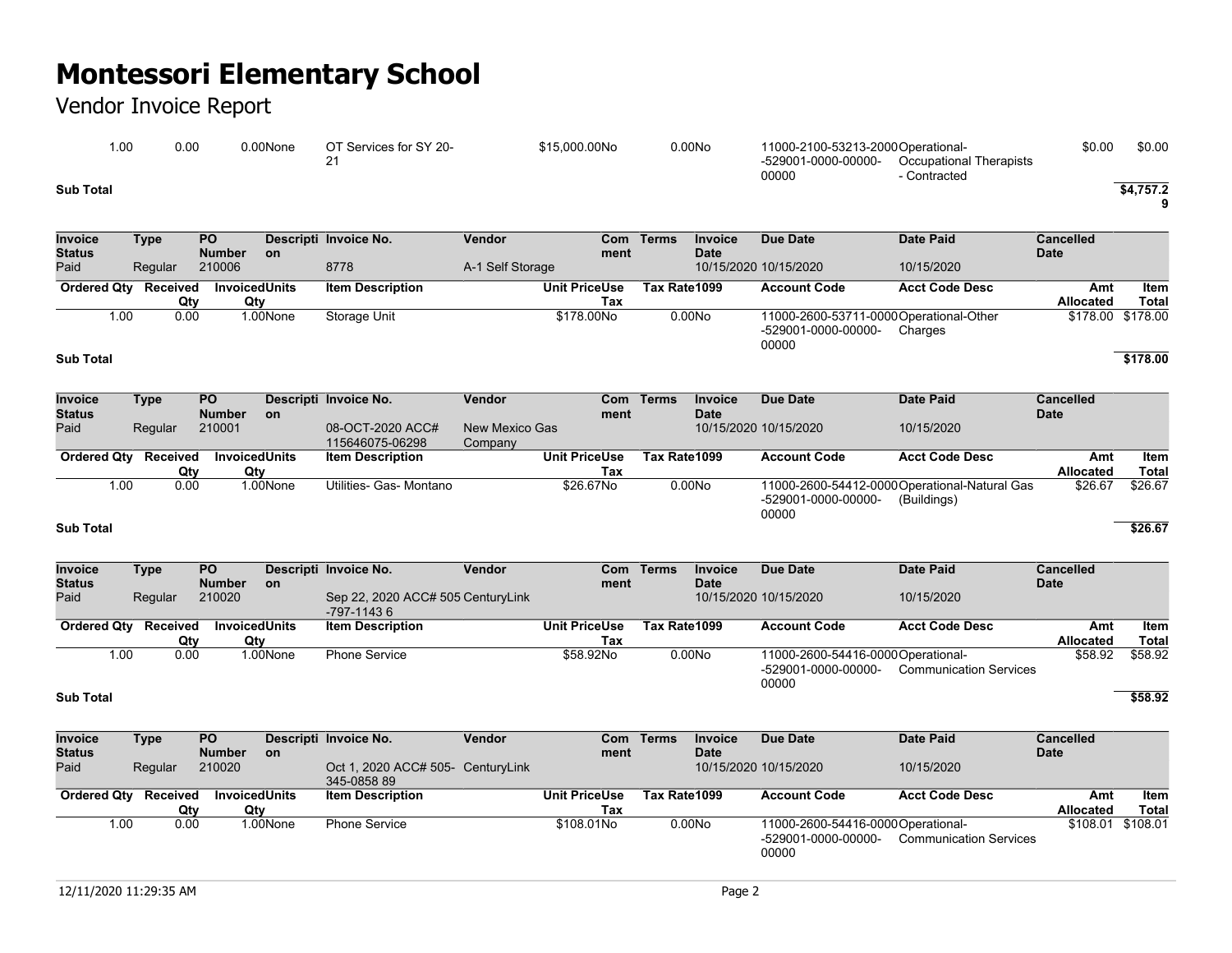### Vendor Invoice Report

### **Sub Total \$108.01**

**Invoice Status Type PO Number Descripti Invoice No. Vendor Com on ment Terms Invoice Date Due Date Date Paid Cancelled Date** Paid Regular 210023 10/06/2020 ACC# 115646075-034636 PNM Electric and Gas **Services** 10/15/2020 10/15/2020 10/15/2020 **Ordered Qty Received Invoiced Qty Qty Item Description Unit PriceUse Tax Tax Rate1099 Account Code Acct Code Desc Amt Allocated Item Total** 1.00 0.00 1.00None Utilities- Electricity - Montano \$2,600.23No 0.00No 11000-2600-54411-0000 Operational-Electricity \$2,600.23 \$2,600.2 -529001-0000-00000- 00000 3 **Sub Total \$2,600.2 3 Invoice Status Type PO Number Descripti Invoice No. Vendor Com on ment Terms Invoice Date Due Date Date Paid Cancelled Date** Paid Regular 210030 5037 Wharff Lackey Accounting & Technology, LLC 10/15/2020 10/15/2020 10/15/2020 **Ordered Qty Received Qty**<br>0.00 **Invoiced Units** Qty<br>1.00None **Item Description Tax Tax Rate1099 Account Code Acct Code Desc Amt Allocated Item Total** 1.00 0.00 1.00None Computer and IT \$1,537.22No 0.00No 31701-4000-54315-0000 Capital-Maintenance & -529001-0000-00000- 00000 Repair - Bldgs/Grnds/Equipment  $(SB-9)$ \$1,537.22 \$1,537.2 2 **Sub Total \$1,537.2 2 Invoice Type PO Descripti Invoice No. Vendor Com Terms Invoice Due Date Date Paid Cancelled** 

| <b>Status</b><br>Paid | Regular         | <b>Number</b><br>210007 | on                   | 5114                                                             | <b>Security Logistics</b> | ment | <b>Date</b>        | 10/15/2020 10/15/2020        | 10/15/2020                                         | <b>Date</b>             |                   |
|-----------------------|-----------------|-------------------------|----------------------|------------------------------------------------------------------|---------------------------|------|--------------------|------------------------------|----------------------------------------------------|-------------------------|-------------------|
| <b>Ordered Qtv</b>    | Received<br>Qty | Qtv                     | <b>InvoicedUnits</b> | <b>Item Description</b>                                          | <b>Unit PriceUse</b>      | Tax  | Tax Rate1099       | <b>Account Code</b>          | <b>Acct Code Desc</b>                              | Amt<br><b>Allocated</b> | Item<br>Total     |
| 1.00                  | 0.00            |                         | 1.00None             | Fire System monitoring<br>and Alarm Monitory for<br>1730 Montano | \$237.31No                |      | 0.00N <sub>O</sub> | -529001-0000-00000-<br>00000 | 11000-2600-53711-0000 Operational-Other<br>Charges |                         | \$237.31 \$237.31 |
| <b>Sub Total</b>      |                 |                         |                      |                                                                  |                           |      |                    |                              |                                                    |                         | \$237.31          |

| Invoice<br><b>Status</b> | Type     | <b>PO</b><br><b>Number</b> | <b>on</b> | Descripti Invoice No.               | Vendor                    | Com<br>ment | Terms        | Invoice<br><b>Date</b> | Due Date              | Date Paid                                     | <b>Cancelled</b><br><b>Date</b> |         |
|--------------------------|----------|----------------------------|-----------|-------------------------------------|---------------------------|-------------|--------------|------------------------|-----------------------|-----------------------------------------------|---------------------------------|---------|
| Paid                     | Regular  | 210001                     |           | 28-Sept-2020 ACC#<br>115646075-0699 | New Mexico Gas<br>Company |             |              |                        | 10/15/2020 10/15/2020 | 10/15/2020                                    |                                 |         |
| <b>Ordered Qtv</b>       | Received | <b>InvoicedUnits</b>       |           | <b>Item Description</b>             | <b>Unit PriceUse</b>      |             | Tax Rate1099 |                        | <b>Account Code</b>   | <b>Acct Code Desc</b>                         | Amt                             | Item    |
|                          | Qty      | Qty                        |           |                                     |                           | Tax         |              |                        |                       |                                               | <b>Allocated</b>                | Total   |
| 00. ا                    | 0.00     |                            | 1.00None  | Utilities- Gas- Carmel              | \$26,08No                 |             |              | 0.00N <sub>O</sub>     |                       | 11000-2600-54412-0000 Operational-Natural Gas | \$26.08                         | \$26.08 |
|                          |          |                            |           |                                     |                           |             |              |                        | -529001-0000-00000-   | (Buildings)                                   |                                 |         |
|                          |          |                            |           |                                     |                           |             |              |                        | 00000                 |                                               |                                 |         |

### **Sub Total \$26.08**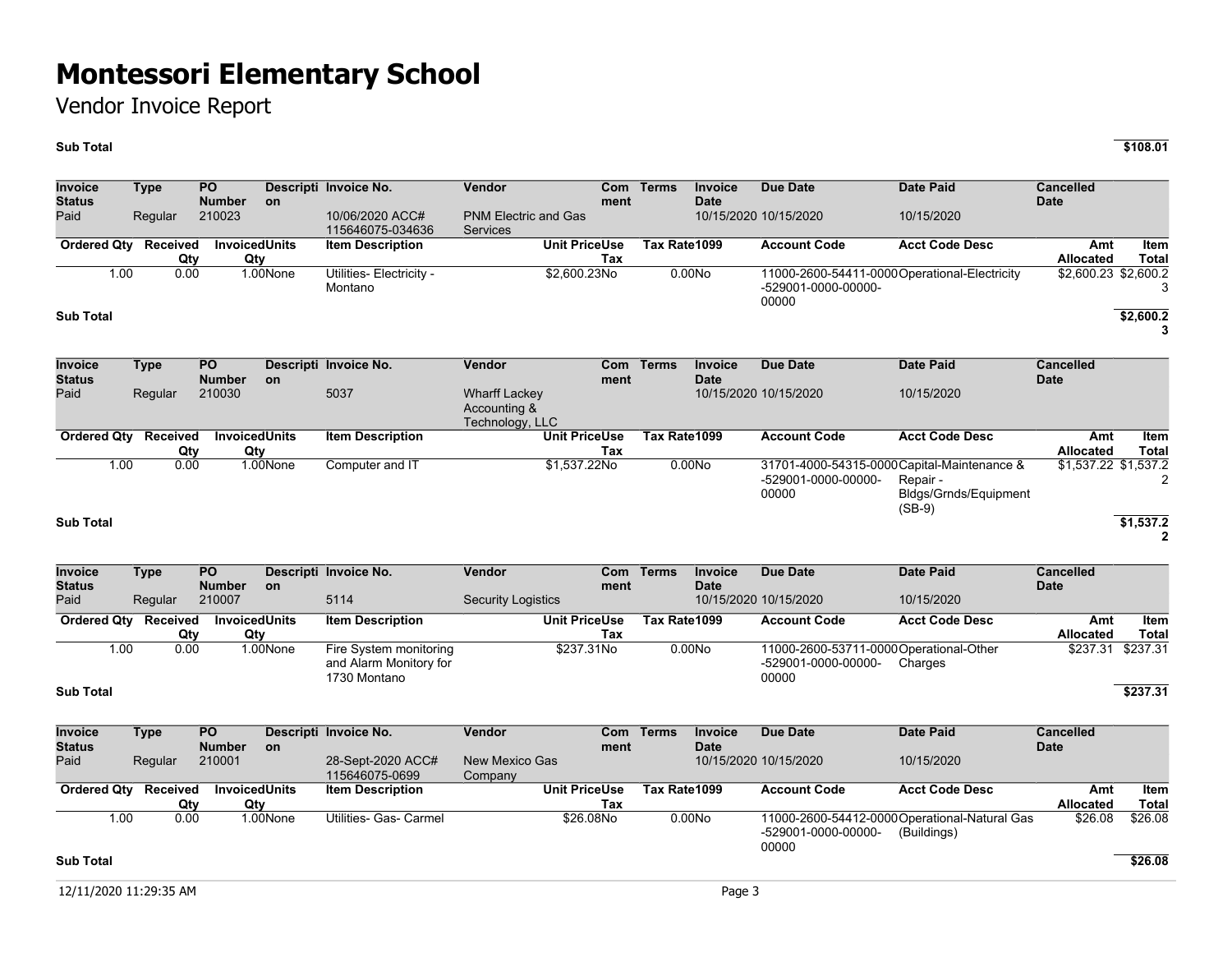| Invoice<br><b>Status</b>        | <b>Type</b> |                        | $\overline{PQ}$<br><b>Number</b> |           | Descripti Invoice No.                                    | Vendor                                                | Com<br>ment                 | <b>Terms</b>       | <b>Invoice</b><br><b>Date</b> | <b>Due Date</b>                                                         | <b>Date Paid</b>                        | <b>Cancelled</b><br><b>Date</b> |                             |
|---------------------------------|-------------|------------------------|----------------------------------|-----------|----------------------------------------------------------|-------------------------------------------------------|-----------------------------|--------------------|-------------------------------|-------------------------------------------------------------------------|-----------------------------------------|---------------------------------|-----------------------------|
| Paid                            |             | Regular                | 210002                           | <b>on</b> | 5012204851                                               | <b>Wells Fargo Financial</b>                          |                             |                    |                               | 10/15/2020 10/15/2020                                                   | 10/15/2020                              |                                 |                             |
| <b>Ordered Qty</b>              |             | <b>Received</b><br>Qty | <b>InvoicedUnits</b><br>Qty      |           | <b>Item Description</b>                                  |                                                       | <b>Unit PriceUse</b><br>Tax | Tax Rate1099       |                               | <b>Account Code</b>                                                     | <b>Acct Code Desc</b>                   | Amt<br>Allocated                | Item<br><b>Total</b>        |
| <b>Sub Total</b>                | 1.00        | 0.00                   |                                  | 1.00None  | Copy Machine Rental                                      |                                                       | \$1,847.20No                | 0.00N <sub>o</sub> |                               | 11000-1000-53711-1010Operational-Other<br>-529001-0000-00000-<br>00000  | Charges                                 | \$1,847.20 \$1,847.2            | 0<br>\$1,847.2<br>0         |
| Invoice                         | <b>Type</b> |                        | $\overline{PO}$                  |           | Descripti Invoice No.                                    | Vendor                                                | Com                         | <b>Terms</b>       | Invoice                       | <b>Due Date</b>                                                         | <b>Date Paid</b>                        | <b>Cancelled</b>                |                             |
| <b>Status</b><br>Paid           |             | Regular                | <b>Number</b><br>210045          | <b>on</b> | 1758313                                                  | CDW Government, Inc.                                  | ment                        |                    | <b>Date</b>                   | 10/15/2020 10/15/2020                                                   | 10/15/2020                              | <b>Date</b>                     |                             |
| <b>Ordered Qty</b>              |             | Received<br>Qty        | <b>InvoicedUnits</b><br>Qty      |           | <b>Item Description</b>                                  |                                                       | <b>Unit PriceUse</b><br>Tax | Tax Rate1099       |                               | <b>Account Code</b>                                                     | <b>Acct Code Desc</b>                   | Amt<br><b>Allocated</b>         | <b>Item</b><br><b>Total</b> |
| 20.00                           |             | 0.00                   |                                  | 20.00None | StarTech.com 6' USB<br>2.0 A to B Cable                  |                                                       | \$4.33No                    |                    | 0.00N <sub>o</sub>            | 23000-1000-53711-1010Non-Instructional<br>-529001-0000-00000-<br>00000  | Support-Other Charges                   | \$86.60                         | \$86.60                     |
| <b>Sub Total</b>                |             |                        |                                  |           |                                                          |                                                       |                             |                    |                               |                                                                         |                                         |                                 | \$86.60                     |
| <b>Invoice</b><br><b>Status</b> | <b>Type</b> |                        | PO<br><b>Number</b>              | <b>on</b> | Descripti Invoice No.                                    | Vendor                                                | Com<br>ment                 | <b>Terms</b>       | <b>Invoice</b><br><b>Date</b> | <b>Due Date</b>                                                         | <b>Date Paid</b>                        | <b>Cancelled</b><br><b>Date</b> |                             |
| Paid                            |             | Regular                | 210040                           |           | 22691                                                    | <b>EASi Therapy and</b><br><b>Dlagnostic Services</b> |                             |                    |                               | 10/15/2020 10/15/2020                                                   | 10/15/2020                              |                                 |                             |
| <b>Ordered Qty</b>              |             | <b>Received</b><br>Qty | <b>InvoicedUnits</b><br>Qty      |           | <b>Item Description</b>                                  |                                                       | <b>Unit PriceUse</b><br>Tax | Tax Rate1099       |                               | <b>Account Code</b>                                                     | <b>Acct Code Desc</b>                   | Amt<br><b>Allocated</b>         | <b>Item</b><br><b>Total</b> |
|                                 | 1.00        | 0.00                   |                                  | 0.00None  | Speech Therapy for SY<br>$20 - 21$                       |                                                       | \$32,000.00No               | 0.00N <sub>o</sub> |                               | 11000-2100-53212-2000Operational-Speech<br>-529001-0000-00000-<br>00000 | Therapists - Contracted                 | \$0.00                          | \$0.00                      |
|                                 | 1.00        | 0.00                   |                                  | 1.00None  | <b>Educational Diagnostic</b><br>Evaluation for SY 20-21 |                                                       | \$80.91No                   | 0.00No             |                               | 11000-2100-53211-2000Operational-<br>-529001-0000-00000-<br>00000       | Diagnosticians -<br>Contracted          | \$80.91                         | \$80.91                     |
|                                 | 1.00        | 0.00                   |                                  | 0.00None  | OT Services for SY 20-<br>21                             |                                                       | \$15,000.00No               | 0.00No             |                               | 11000-2100-53213-2000 Operational-<br>-529001-0000-00000-<br>00000      | Occupational Therapists<br>- Contracted | \$0.00                          | \$0.00                      |
| <b>Sub Total</b>                |             |                        |                                  |           |                                                          |                                                       |                             |                    |                               |                                                                         |                                         |                                 | \$80.91                     |

| <b>Invoice</b><br><b>Status</b> | Type    | <b>PO</b><br><b>Number</b> | <b>on</b> | Descripti Invoice No.              | <b>Vendor</b><br>Com<br>ment | <b>Terms</b> | <b>Invoice</b><br><b>Date</b> | Due Date                     | Date Paid                                                                              | Cancelled<br><b>Date</b> |        |
|---------------------------------|---------|----------------------------|-----------|------------------------------------|------------------------------|--------------|-------------------------------|------------------------------|----------------------------------------------------------------------------------------|--------------------------|--------|
| Paid                            | Regular | 210042                     |           | 1417516                            | CDW Government, Inc.         |              |                               | 10/15/2020 10/15/2020        | 10/15/2020                                                                             |                          |        |
| Ordered Qty Received            |         | <b>InvoicedUnits</b>       |           | <b>Item Description</b>            | <b>Unit PriceUse</b>         | Tax Rate1099 |                               | <b>Account Code</b>          | <b>Acct Code Desc</b>                                                                  | Amt                      | Item   |
|                                 | Qty     | Qty                        |           |                                    | Tax                          |              |                               |                              |                                                                                        | <b>Allocated</b>         | Total  |
| 20.00                           | 0.00    |                            | 0.00None  | HP LaserJet Pro<br>M404DN Printers | \$175.42No                   |              | 0.00N <sub>O</sub>            | -529001-0000-00000-<br>00000 | 31600-4000-57332-0000 Capital Improvements<br>HB-33-Supply Assets<br>(\$5,000 or Less) | \$0.00                   | \$0.00 |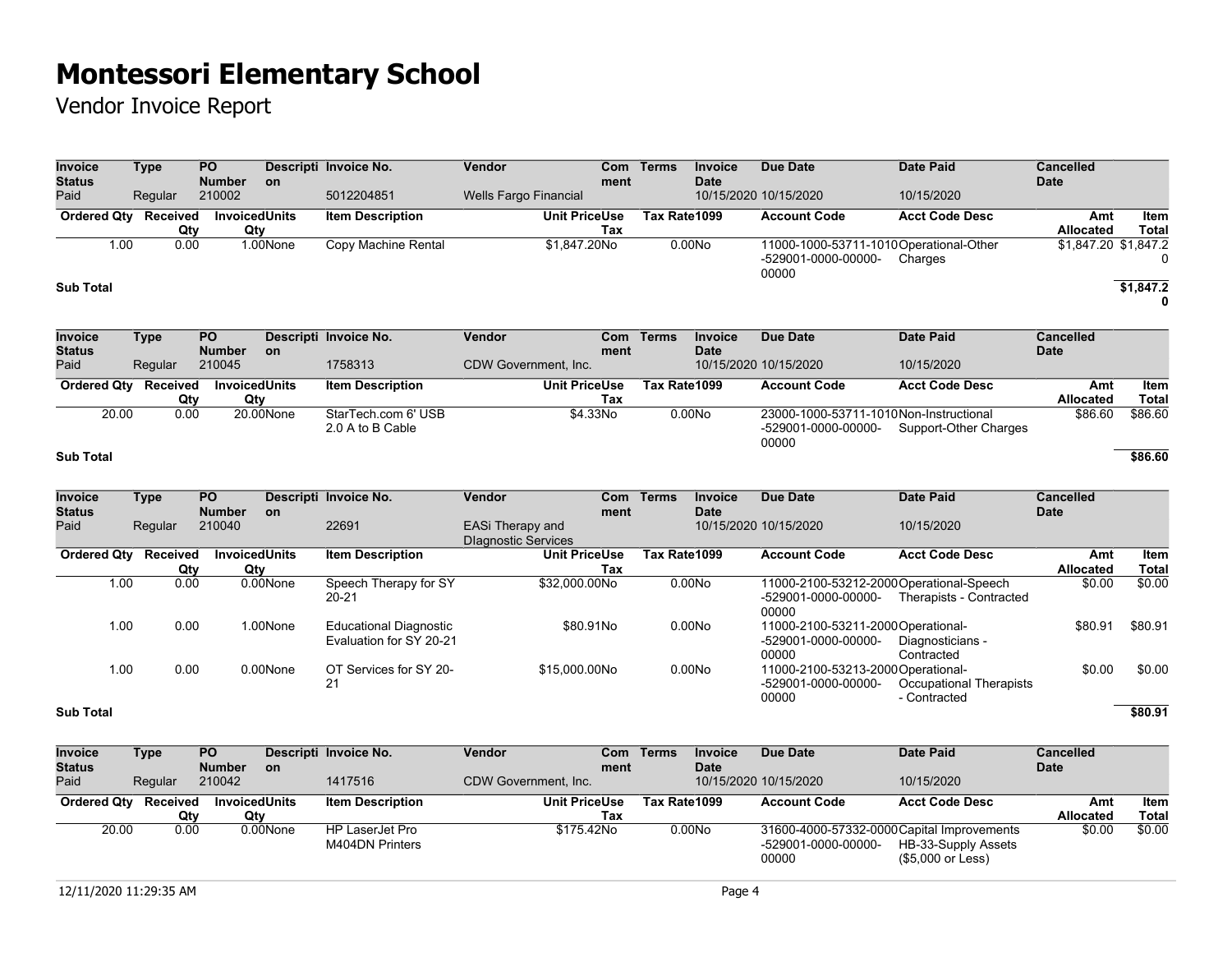### Vendor Invoice Report

| 18.00     | 0.00 | .00None   | Lumens DC 170 Dco<br>Camera | \$445.23No | 0.00N <sub>O</sub> | 31600-4000-57332-0000 Capital Improvements<br>-529001-0000-00000-<br>00000 | HB-33-Supply Assets<br>(\$5.000 or Less) | \$445.23 \$445.23 |          |
|-----------|------|-----------|-----------------------------|------------|--------------------|----------------------------------------------------------------------------|------------------------------------------|-------------------|----------|
| 20.00     | 0.00 | 20.00None | <b>HDMI Cables</b>          | \$7.80No   | 0.00No             | 31600-4000-57332-0000 Capital Improvements<br>-529001-0000-00000-<br>00000 | HB-33-Supply Assets<br>(\$5.000 or Less) | \$156.00 \$156.00 |          |
| Sub Total |      |           |                             |            |                    |                                                                            |                                          |                   | \$601.23 |

| <b>Invoice</b><br><b>Status</b> | Type            | <b>PO</b><br><b>Number</b>  | <b>on</b> | Descripti Invoice No.                     | Vendor<br>Com<br>ment       | Terms<br><b>Invoice</b><br><b>Date</b> | <b>Due Date</b>              | <b>Date Paid</b>                                                                       | <b>Cancelled</b><br><b>Date</b> |                             |
|---------------------------------|-----------------|-----------------------------|-----------|-------------------------------------------|-----------------------------|----------------------------------------|------------------------------|----------------------------------------------------------------------------------------|---------------------------------|-----------------------------|
| Paid                            | Regular         | 210042                      |           | 2265978                                   | CDW Government, Inc.        |                                        | 10/15/2020 10/15/2020        | 10/15/2020                                                                             |                                 |                             |
| <b>Ordered Qty</b>              | Received<br>Qty | <b>InvoicedUnits</b><br>Qty |           | <b>Item Description</b>                   | <b>Unit PriceUse</b><br>Tax | Tax Rate1099                           | <b>Account Code</b>          | <b>Acct Code Desc</b>                                                                  | Amt<br>Allocated                | <b>Item</b><br><b>Total</b> |
| 20.00                           | 0.00            |                             | 0.00None  | <b>HP LaserJet Pro</b><br>M404DN Printers | \$175.42No                  | 0.00N <sub>O</sub>                     | -529001-0000-00000-<br>00000 | 31600-4000-57332-0000 Capital Improvements<br>HB-33-Supply Assets<br>(\$5,000 or Less) | \$0.00                          | \$0.00                      |
| 18.00                           | 0.00            |                             | 1.00None  | Lumens DC 170 Dco<br>Camera               | \$445.23No                  | 0.00No                                 | -529001-0000-00000-<br>00000 | 31600-4000-57332-0000 Capital Improvements<br>HB-33-Supply Assets<br>(\$5.000 or Less) |                                 | \$445.23 \$445.23           |
| 20.00                           | 0.00            |                             | 0.00None  | <b>HDMI Cables</b>                        | \$7.80No                    | 0.00No                                 | -529001-0000-00000-<br>00000 | 31600-4000-57332-0000 Capital Improvements<br>HB-33-Supply Assets<br>(\$5,000 or Less) | \$0.00                          | \$0.00                      |
| <b>Sub Total</b>                |                 |                             |           |                                           |                             |                                        |                              |                                                                                        |                                 | \$445.23                    |

#### **Invoice Status Type PO Number Descripti Invoice No. Vendor Com on ment Terms Invoice Date Due Date Date Paid Cancelled Date** Paid Regular 200173 21009 Rio Grande Partners, LLC 10/20/2020 10/20/2020 10/20/2020 **Ordered Qty Received Qty**<br>0.00 **Invoiced Units Qty**<br>1.00None **Item Description Unit PriceUse Tax Tax Rate1099 Account Code Acct Code Desc Amt Allocated Item Total** 1.00 0.00 1.00None Lease PMT \$57,222.00No 0.00No 11000-2600-54610-0000 Operational-Renting -529001-0000-00000- 00000 Land and Buildings \$31,977.00 No 31200-4000-54610-0000 Public School Capital -529001-0000-00000- 00000 Outlay-Renting Land and Buildings \$25,245.00 \$57,222. 00 **Sub Total \$57,222. 00**

| <b>Invoice</b>     | Type     | <b>PO</b>            |          | Descripti Invoice No.   | Vendor             |                      | Com Terms    | Invoice            | Due Date                                                           | Date Paid                     | <b>Cancelled</b> |                   |
|--------------------|----------|----------------------|----------|-------------------------|--------------------|----------------------|--------------|--------------------|--------------------------------------------------------------------|-------------------------------|------------------|-------------------|
| <b>Status</b>      |          | <b>Number</b>        | -on      |                         |                    | ment                 |              | <b>Date</b>        |                                                                    |                               | <b>Date</b>      |                   |
| Paid               | Regular  | 210014               |          | 60076                   | <b>HostMYCalls</b> |                      |              |                    | 10/22/2020 10/22/2020                                              | 10/22/2020                    |                  |                   |
| <b>Ordered Qtv</b> | Received | <b>InvoicedUnits</b> |          | <b>Item Description</b> |                    | <b>Unit PriceUse</b> | Tax Rate1099 |                    | <b>Account Code</b>                                                | <b>Acct Code Desc</b>         | Amt              | Item              |
|                    | Qty      | Qty                  |          |                         |                    | Tax                  |              |                    |                                                                    |                               | <b>Allocated</b> | Total             |
| 1.00               | 0.00     |                      | 1.00None | <b>Phone Service</b>    |                    | \$342.62No           |              | 0.00N <sub>O</sub> | 11000-2600-54416-0000 Operational-<br>-529001-0000-00000-<br>00000 | <b>Communication Services</b> |                  | \$342.62 \$342.62 |

### **Sub Total \$342.62**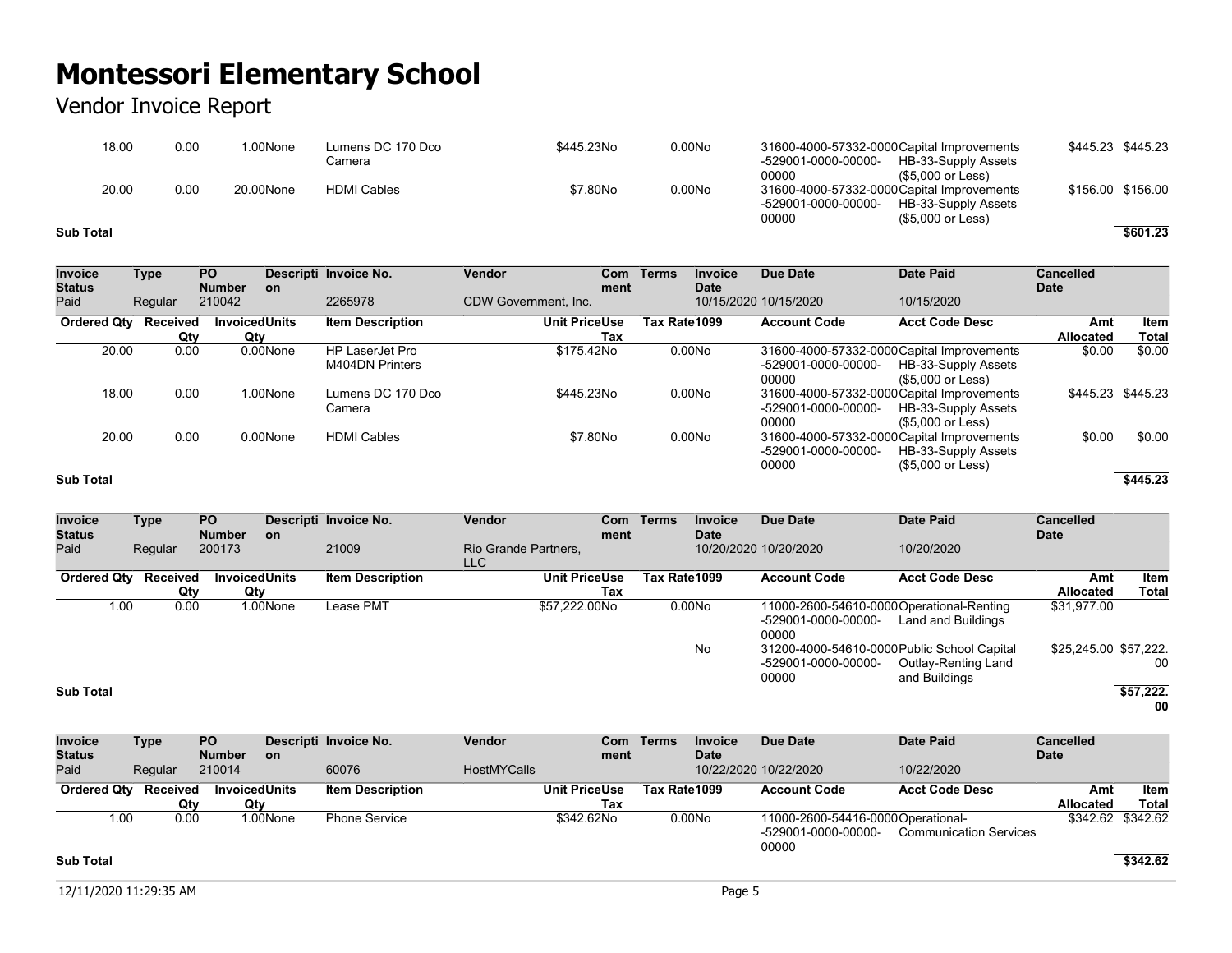Vendor Invoice Report

| <b>Invoice</b><br>Status | Type     | <b>PO</b><br><b>Number</b> | <b>on</b>            | Descripti Invoice No.              | Vendor     | Com<br>ment          | <b>Terms</b> | <b>Invoice</b><br><b>Date</b> | Due Date                     | Date Paid                                                        | <b>Cancelled</b><br><b>Date</b> |                   |
|--------------------------|----------|----------------------------|----------------------|------------------------------------|------------|----------------------|--------------|-------------------------------|------------------------------|------------------------------------------------------------------|---------------------------------|-------------------|
| Paid                     | Regular  | 210044                     |                      | 463384537435                       | Amazon.com |                      |              |                               | 10/22/2020 10/22/2020        | 10/22/2020                                                       |                                 |                   |
| <b>Ordered Qtv</b>       | Received |                            | <b>InvoicedUnits</b> | <b>Item Description</b>            |            | <b>Unit PriceUse</b> | Tax Rate1099 |                               | <b>Account Code</b>          | <b>Acct Code Desc</b>                                            | Amt                             | Item              |
|                          | Qty      | Qtv                        |                      |                                    |            | Tax                  |              |                               |                              |                                                                  | <b>Allocated</b>                | Total             |
| 20.00                    | 0.00     |                            | 20.00None            | Digital Graphics Drawing<br>Tablet |            | \$35.99No            |              | 0.00N <sub>O</sub>            | -529001-0000-00000-<br>00000 | 31701-4000-57332-0000 Capital-Supply Assets<br>(\$5.000 or Less) |                                 | \$719.80 \$719.80 |
| 1.00                     | 0.00     |                            | 1.00None             | Shipping and Taxes                 |            | \$36,80No            |              | 0.00N <sub>O</sub>            | -529001-0000-00000-<br>00000 | 31701-4000-57332-0000 Capital-Supply Assets<br>(\$5,000 or Less) | \$36.80                         | \$36.80           |
| <b>Sub Total</b>         |          |                            |                      |                                    |            |                      |              |                               |                              |                                                                  |                                 | \$756.60          |

| <b>Invoice</b>        | Type     | <b>PO</b>               |           | Descripti Invoice No.   | <b>Vendor</b>        | Com        | <b>Terms</b> | <b>Invoice</b> | <b>Due Date</b>       | <b>Date Paid</b>                           | <b>Cancelled</b> |                   |
|-----------------------|----------|-------------------------|-----------|-------------------------|----------------------|------------|--------------|----------------|-----------------------|--------------------------------------------|------------------|-------------------|
| <b>Status</b><br>Paid |          | <b>Number</b><br>210042 | <b>on</b> | 2715595                 | CDW Government. Inc. | ment       |              | <b>Date</b>    | 10/22/2020 10/22/2020 | 10/22/2020                                 | <b>Date</b>      |                   |
|                       | Regular  |                         |           |                         |                      |            |              |                |                       |                                            |                  |                   |
| <b>Ordered Qty</b>    | Received | <b>InvoicedUnits</b>    |           | <b>Item Description</b> | <b>Unit PriceUse</b> |            | Tax Rate1099 |                | <b>Account Code</b>   | <b>Acct Code Desc</b>                      | Amt              | Item              |
|                       | Qtv      | Qty                     |           |                         |                      | Tax        |              |                |                       |                                            | Allocated        | <b>Total</b>      |
| 20.00                 | 0.00     |                         | 0.00None  | <b>HP LaserJet Pro</b>  |                      | \$175.42No |              | 0.00No         |                       | 31600-4000-57332-0000 Capital Improvements | \$0.00           | \$0.00            |
|                       |          |                         |           | M404DN Printers         |                      |            |              |                | -529001-0000-00000-   | HB-33-Supply Assets                        |                  |                   |
|                       |          |                         |           |                         |                      |            |              |                | 00000                 | (\$5.000 or Less)                          |                  |                   |
| 18.00                 | 0.00     |                         | 1.00None  | Lumens DC 170 Doc       |                      | \$445.23No |              | 0.00No         |                       | 31600-4000-57332-0000 Capital Improvements |                  | \$445.23 \$445.23 |
|                       |          |                         |           | Camera                  |                      |            |              |                | -529001-0000-00000-   | HB-33-Supply Assets                        |                  |                   |
|                       |          |                         |           |                         |                      |            |              |                | 00000                 | (\$5,000 or Less)                          |                  |                   |
| 20.00                 | 0.00     |                         | 0.00None  | <b>HDMI Cables</b>      |                      | \$7.80No   |              | 0.00No         |                       | 31600-4000-57332-0000 Capital Improvements | \$0.00           | \$0.00            |
|                       |          |                         |           |                         |                      |            |              |                | -529001-0000-00000-   | HB-33-Supply Assets                        |                  |                   |
|                       |          |                         |           |                         |                      |            |              |                | 00000                 | (\$5,000 or Less)                          |                  |                   |
| <b>Sub Total</b>      |          |                         |           |                         |                      |            |              |                |                       |                                            |                  | \$445.23          |

| <b>Invoice</b><br><b>Status</b> | Type    | <b>PO</b><br><b>Number</b> | <b>on</b> | Descripti Invoice No.                  | <b>Vendor</b>                                                | ment | Com Terms    | Invoice<br>Date    | Due Date                                                               | Date Paid             | Cancelled<br><b>Date</b> |         |
|---------------------------------|---------|----------------------------|-----------|----------------------------------------|--------------------------------------------------------------|------|--------------|--------------------|------------------------------------------------------------------------|-----------------------|--------------------------|---------|
| Paid                            | Regular | 210022                     |           | 3312241870                             | <b>Pitney Bowes Global</b><br><b>Financial Services, LLC</b> |      |              |                    | 10/22/2020 10/22/2020                                                  | 10/22/2020            |                          |         |
| Ordered Qty Received            |         | <b>InvoicedUnits</b>       |           | <b>Item Description</b>                | <b>Unit PriceUse</b>                                         |      | Tax Rate1099 |                    | <b>Account Code</b>                                                    | <b>Acct Code Desc</b> | Amt                      | ltem    |
|                                 | Qtv     | Qty                        |           |                                        |                                                              | Tax  |              |                    |                                                                        |                       | <b>Allocated</b>         | Total   |
| 1.00                            | 0.00    |                            | 1.00None  | <b>Rental for Postage</b><br>Equipment | \$91.46No                                                    |      |              | 0.00N <sub>O</sub> | 11000-1000-53711-1010Operational-Other<br>-529001-0000-00000-<br>00000 | Charges               | \$91.46                  | \$91.46 |

#### **Sub Total \$91.46**

| <b>Invoice</b> | Type    | <b>PO</b>     |           | Descripti Invoice No. | Vendor                                          | Com  | Terms | <b>Invoice</b> | Due Date              | <b>Date Paid</b> | Cancelled   |
|----------------|---------|---------------|-----------|-----------------------|-------------------------------------------------|------|-------|----------------|-----------------------|------------------|-------------|
| <b>Status</b>  |         | <b>Number</b> | <b>on</b> |                       |                                                 | ment |       | <b>Date</b>    |                       |                  | <b>Date</b> |
| Paid           | Regular | 210038        |           | 5534                  | Accountability &<br>Compliance Resources<br>LLC |      |       |                | 10/22/2020 10/22/2020 | 10/22/2020       |             |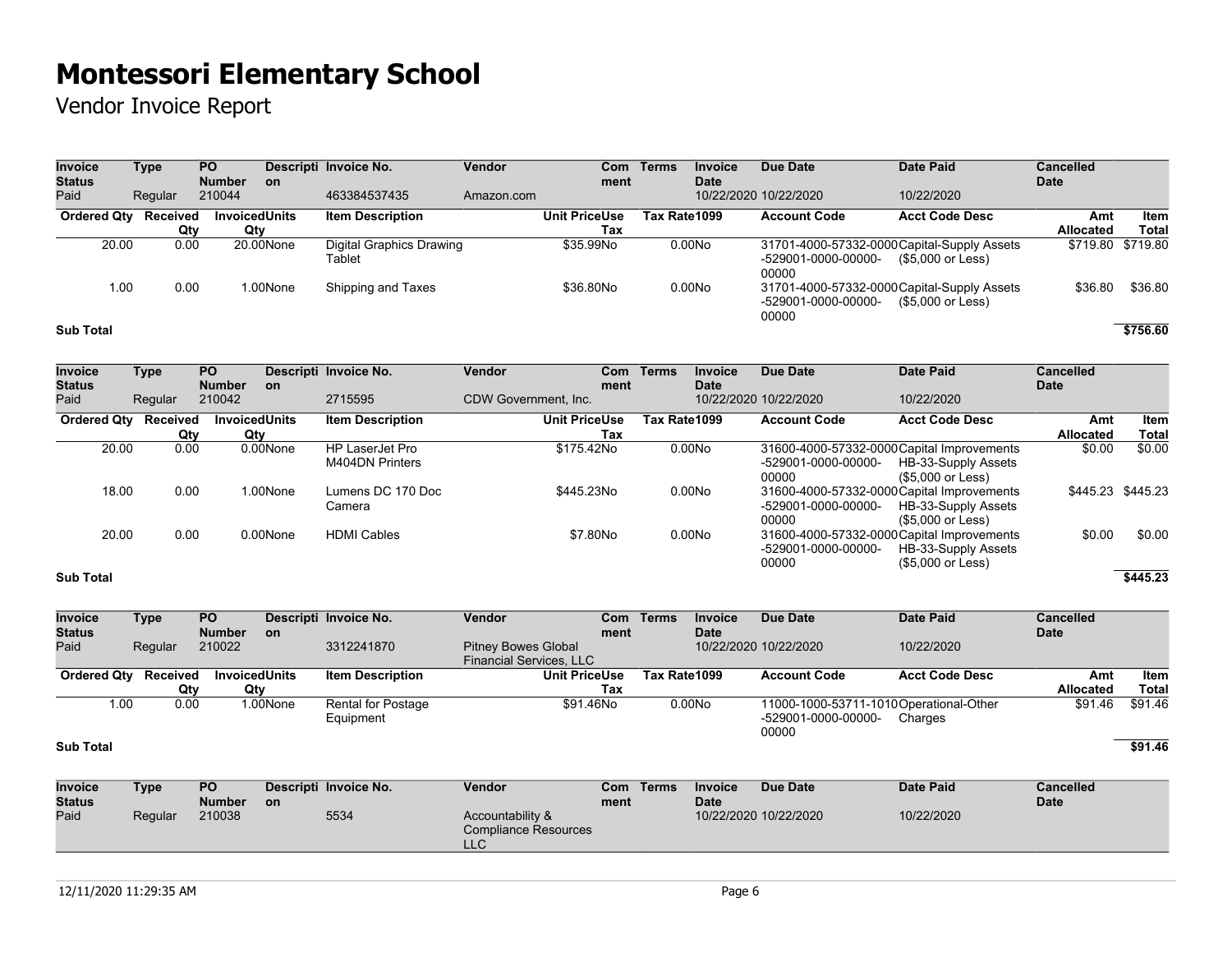| Ordered Qty Received            |             | Qty             | <b>InvoicedUnits</b><br>Qty      |          | <b>Item Description</b>                             |                                         | <b>Unit PriceUse</b><br>Tax | Tax Rate1099 |                               | <b>Account Code</b>                                                    | <b>Acct Code Desc</b>                                  | Amt<br><b>Allocated</b>         | Item<br><b>Total</b> |
|---------------------------------|-------------|-----------------|----------------------------------|----------|-----------------------------------------------------|-----------------------------------------|-----------------------------|--------------|-------------------------------|------------------------------------------------------------------------|--------------------------------------------------------|---------------------------------|----------------------|
|                                 | 1.00        | 0.00            |                                  | 1.00None | <b>STARS Reporting</b><br><b>Consulting Service</b> |                                         | \$683.97No                  |              | 0.00N <sub>o</sub>            | 11000-1000-53711-1010Operational-Other<br>-529001-0000-00000-<br>00000 | Charges                                                | \$683.97                        | \$683.97             |
| <b>Sub Total</b>                |             |                 |                                  |          |                                                     |                                         |                             |              |                               |                                                                        |                                                        |                                 | \$683.97             |
| Invoice<br><b>Status</b>        | <b>Type</b> |                 | PO<br><b>Number</b>              | on       | Descripti Invoice No.                               | Vendor                                  | Com<br>ment                 | <b>Terms</b> | <b>Invoice</b><br><b>Date</b> | <b>Due Date</b>                                                        | <b>Date Paid</b>                                       | <b>Cancelled</b><br><b>Date</b> |                      |
| Paid                            |             | Regular         | 210012                           |          | 492913874095                                        | <b>ABCWUA</b>                           |                             |              |                               | 10/22/2020 10/22/2020                                                  | 10/22/2020                                             |                                 |                      |
| <b>Ordered Qty</b>              |             | Received<br>Qty | InvoicedUnits<br>Qty             |          | <b>Item Description</b>                             |                                         | <b>Unit PriceUse</b><br>Tax | Tax Rate1099 |                               | <b>Account Code</b>                                                    | <b>Acct Code Desc</b>                                  | Amt<br><b>Allocated</b>         | Item<br><b>Total</b> |
|                                 | 1.00        | 0.00            |                                  | 1.00None | Utilities- Water- Carmel                            |                                         | \$181.15No                  |              | 0.00N <sub>o</sub>            | 11000-2600-54415-0000 Operational-<br>-529001-0000-00000-<br>00000     | Water/Sewage                                           |                                 | $$181.15$ $$181.15$  |
| <b>Sub Total</b>                |             |                 |                                  |          |                                                     |                                         |                             |              |                               |                                                                        |                                                        |                                 | \$181.15             |
| <b>Invoice</b><br><b>Status</b> | <b>Type</b> |                 | $\overline{PQ}$<br><b>Number</b> | on       | Descripti Invoice No.                               | Vendor                                  | Com<br>ment                 | <b>Terms</b> | <b>Invoice</b><br><b>Date</b> | <b>Due Date</b>                                                        | <b>Date Paid</b>                                       | <b>Cancelled</b><br><b>Date</b> |                      |
| Paid                            |             | Regular         | 210013                           |          | 114277                                              | Leeco Grounds<br>Management             |                             |              |                               | 10/22/2020 10/22/2020                                                  | 10/22/2020                                             |                                 |                      |
| <b>Ordered Qty</b>              |             | Received<br>Qty | <b>InvoicedUnits</b><br>Qty      |          | <b>Item Description</b>                             |                                         | <b>Unit PriceUse</b><br>Tax | Tax Rate1099 |                               | <b>Account Code</b>                                                    | <b>Acct Code Desc</b>                                  | Amt<br><b>Allocated</b>         | Item<br><b>Total</b> |
|                                 | 1.00        | 0.00            |                                  | 1.00None | <b>Ground Maintenance-</b><br>1730 Montano          |                                         | \$1,310.68No                |              | 0.00N <sub>o</sub>            | 11000-2600-54312-0000Operational-<br>-529001-0000-00000-<br>00000      | Maintenance & Repair -<br><b>Buildings And Grounds</b> | \$1,310.68 \$1,310.6            |                      |
| <b>Sub Total</b>                |             |                 |                                  |          |                                                     |                                         |                             |              |                               |                                                                        |                                                        |                                 | \$1,310.6<br>8       |
| Invoice<br><b>Status</b>        | <b>Type</b> |                 | PO<br><b>Number</b>              | on       | Descripti Invoice No.                               | Vendor                                  | ment                        | Com Terms    | <b>Invoice</b><br><b>Date</b> | <b>Due Date</b>                                                        | <b>Date Paid</b>                                       | <b>Cancelled</b><br><b>Date</b> |                      |
| Paid                            |             | Regular         | 210021                           |          | 161060222                                           | <b>CenturyLink Business</b><br>Services |                             |              |                               | 10/29/2020 10/29/2020                                                  | 10/29/2020                                             |                                 |                      |
| <b>Ordered Qty</b>              |             | Received<br>Qty | <b>InvoicedUnits</b><br>Qty      |          | <b>Item Description</b>                             |                                         | <b>Unit PriceUse</b><br>Tax | Tax Rate1099 |                               | <b>Account Code</b>                                                    | <b>Acct Code Desc</b>                                  | Amt<br>Allocated                | Item<br><b>Total</b> |
|                                 | 1.00        | 0.00            |                                  | 1.00None | <b>Internet Service</b>                             |                                         | \$4,141.58No                |              | 0.00N <sub>O</sub>            | 11000-2600-54416-0000 Operational-<br>-529001-0000-00000-<br>00000     | <b>Communication Services</b>                          | \$4,141.58 \$4,141.5            | 8                    |
| <b>Sub Total</b>                |             |                 |                                  |          |                                                     |                                         |                             |              |                               |                                                                        |                                                        |                                 | \$4,141.5<br>8       |
| <b>Invoice</b><br><b>Status</b> | <b>Type</b> |                 | <b>PO</b><br><b>Number</b>       | on       | Descripti Invoice No.                               | Vendor                                  | Com<br>ment                 | <b>Terms</b> | <b>Invoice</b><br><b>Date</b> | <b>Due Date</b>                                                        | <b>Date Paid</b>                                       | Cancelled<br><b>Date</b>        |                      |
| Paid                            |             | Regular         | 210019                           |          | 9864983069                                          | <b>Verizon Wireless</b>                 |                             |              |                               | 10/29/2020 10/29/2020                                                  | 10/29/2020                                             |                                 |                      |
| <b>Ordered Qty</b>              |             | Received<br>Qty | <b>InvoicedUnits</b><br>Qty      |          | <b>Item Description</b>                             |                                         | <b>Unit PriceUse</b><br>Tax | Tax Rate1099 |                               | <b>Account Code</b>                                                    | <b>Acct Code Desc</b>                                  | Amt<br>Allocated                | Item<br><b>Total</b> |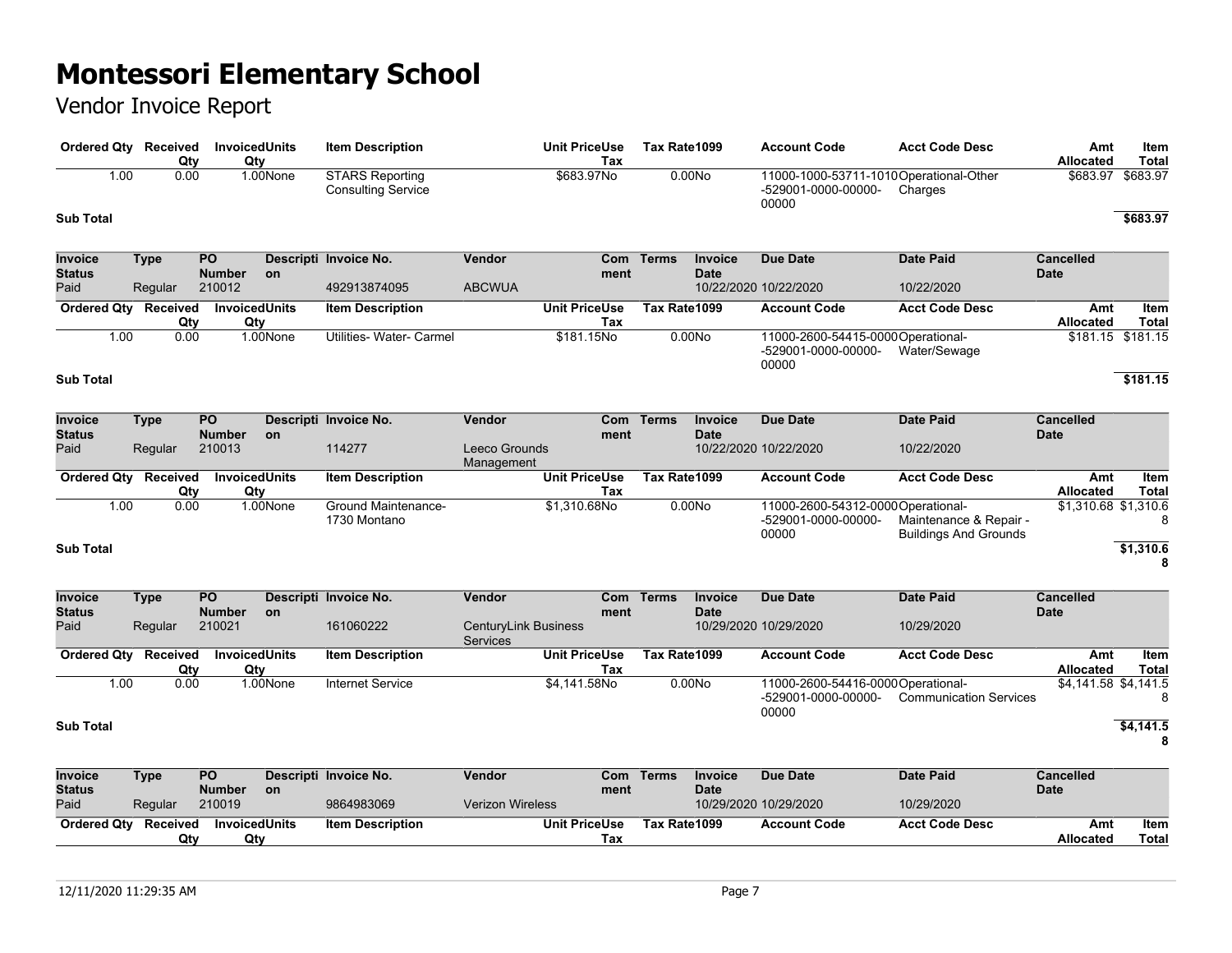## Vendor Invoice Report

| .00       | 0.00 | .00None | Cell phone service | \$653.31No | 0.00N <sub>O</sub> | 11000-2600-54416-0000 Operational- |                               | \$653.31 | \$653.31 |
|-----------|------|---------|--------------------|------------|--------------------|------------------------------------|-------------------------------|----------|----------|
|           |      |         |                    |            |                    | -529001-0000-00000-<br>00000       | <b>Communication Services</b> |          |          |
| Sub Total |      |         |                    |            |                    |                                    |                               |          | \$653.31 |

| <b>Invoice</b><br><b>Status</b> | Type     | <b>PO</b><br><b>Number</b> |           | Descripti Invoice No.   | Vendor           | Com<br>ment          | Terms        | <b>Invoice</b><br><b>Date</b> | Due Date              | Date Paid                               | Cancelled<br><b>Date</b> |                   |
|---------------------------------|----------|----------------------------|-----------|-------------------------|------------------|----------------------|--------------|-------------------------------|-----------------------|-----------------------------------------|--------------------------|-------------------|
| Paid                            | Regular  | 210006                     | <b>on</b> | 8873                    | A-1 Self Storage |                      |              |                               | 10/29/2020 10/29/2020 | 10/29/2020                              |                          |                   |
| <b>Ordered Qty</b>              | Received | <b>InvoicedUnits</b>       |           | <b>Item Description</b> |                  | <b>Unit PriceUse</b> | Tax Rate1099 |                               | <b>Account Code</b>   | <b>Acct Code Desc</b>                   | Amt                      | ltem              |
|                                 | Qtv      | Qtv                        |           |                         |                  | Tax                  |              |                               |                       |                                         | <b>Allocated</b>         | Total             |
| 1.00                            | 0.00     |                            | 1.00None  | Storage Unit            |                  | \$178,00No           |              | 0.00N <sub>0</sub>            |                       | 11000-2600-53711-0000 Operational-Other |                          | \$178.00 \$178.00 |
|                                 |          |                            |           |                         |                  |                      |              |                               | -529001-0000-00000-   | Charges                                 |                          |                   |
|                                 |          |                            |           |                         |                  |                      |              |                               | 00000                 |                                         |                          |                   |

#### **Sub Total \$178.00**

| Invoice            | Type     | <b>PO</b>     |                      | Descripti Invoice No.   | Vendor                  |      | Com Terms    | <b>Invoice</b>     | Due Date                          | <b>Date Paid</b>                               | <b>Cancelled</b>     |              |
|--------------------|----------|---------------|----------------------|-------------------------|-------------------------|------|--------------|--------------------|-----------------------------------|------------------------------------------------|----------------------|--------------|
| <b>Status</b>      |          | <b>Number</b> | <b>on</b>            |                         |                         | ment |              | <b>Date</b>        |                                   |                                                | <b>Date</b>          |              |
| Paid               | Regular  | 210024        |                      | 36-035429               | Cooperative Educational |      |              |                    | 11/12/2020 11/12/2020             | 11/12/2020                                     |                      |              |
|                    |          |               |                      |                         | <b>Services</b>         |      |              |                    |                                   |                                                |                      |              |
| <b>Ordered Qty</b> | Received |               | <b>InvoicedUnits</b> | <b>Item Description</b> | <b>Unit PriceUse</b>    |      | Tax Rate1099 |                    | <b>Account Code</b>               | <b>Acct Code Desc</b>                          | Amt                  | Item         |
|                    | Qty      | Qty           |                      |                         |                         | Tax  |              |                    |                                   |                                                | <b>Allocated</b>     | <b>Total</b> |
| 1.00               | 0.00     |               | 1.00None             | OT Services             | \$1.572.00No            |      |              | 0.00N <sub>o</sub> | 11000-2100-53213-2000Operational- |                                                | \$1,572.00 \$1,572.0 |              |
|                    |          |               |                      |                         |                         |      |              |                    | -529001-0000-00000-               | Occupational Therapists                        |                      |              |
|                    |          |               |                      |                         |                         |      |              |                    | 00000                             | - Contracted                                   |                      |              |
| 1.00               | 0.00     |               | 1.00None             | Social Work Services    | \$85.15No               |      |              | 0.00N <sub>o</sub> |                                   | 11000-2100-53214-2000 Operational-Therapists - | \$85.15              | \$85.15      |
|                    |          |               |                      |                         |                         |      |              |                    | -529001-0000-00000-               | Contracted                                     |                      |              |
|                    |          |               |                      |                         |                         |      |              |                    | 00000                             |                                                |                      |              |
| <b>Sub Total</b>   |          |               |                      |                         |                         |      |              |                    |                                   |                                                |                      | \$1.657.1    |

### **5**

| <b>Invoice</b>     | Type     | PO.           |                             | Descripti Invoice No.   | <b>Vendor</b>                       | Com                         | Terms        | <b>Invoice</b>     | Due Date                                                           | Date Paid                                                    | <b>Cancelled</b>     |                      |
|--------------------|----------|---------------|-----------------------------|-------------------------|-------------------------------------|-----------------------------|--------------|--------------------|--------------------------------------------------------------------|--------------------------------------------------------------|----------------------|----------------------|
| <b>Status</b>      |          | <b>Number</b> | <b>on</b>                   |                         |                                     | ment                        |              | <b>Date</b>        |                                                                    |                                                              | <b>Date</b>          |                      |
| Paid               | Regular  | 210024        |                             | 36-035752               | Cooperative Educational<br>Services |                             |              |                    | 11/12/2020 11/12/2020                                              | 11/12/2020                                                   |                      |                      |
| <b>Ordered Qty</b> | Received | Qty           | <b>InvoicedUnits</b><br>Qty | <b>Item Description</b> |                                     | <b>Unit PriceUse</b><br>Tax | Tax Rate1099 |                    | <b>Account Code</b>                                                | <b>Acct Code Desc</b>                                        | Amt<br>Allocated     | <b>Item</b><br>Total |
| 1.00               | 0.00     |               | 1.00None                    | OT Services             |                                     | \$1.048.00No                |              | 0.00No             | 11000-2100-53213-2000 Operational-<br>-529001-0000-00000-<br>00000 | Occupational Therapists<br>- Contracted                      | \$1,048.00 \$1,048.0 |                      |
| 1.00               | 0.00     |               | 1.00None                    | Social Work Services    |                                     | \$157,20No                  |              | 0.00N <sub>O</sub> | -529001-0000-00000-<br>00000                                       | 11000-2100-53214-2000 Operational-Therapists -<br>Contracted |                      | \$157.20 \$157.20    |
| <b>Sub Total</b>   |          |               |                             |                         |                                     |                             |              |                    |                                                                    |                                                              |                      | \$1,205.2<br>0       |
| <b>Invoice</b>     | Type     | <b>PO</b>     |                             | Descripti Invoice No.   | <b>Vendor</b>                       | Com                         | Terms        | <b>Invoice</b>     | Due Date                                                           | <b>Date Paid</b>                                             | <b>Cancelled</b>     |                      |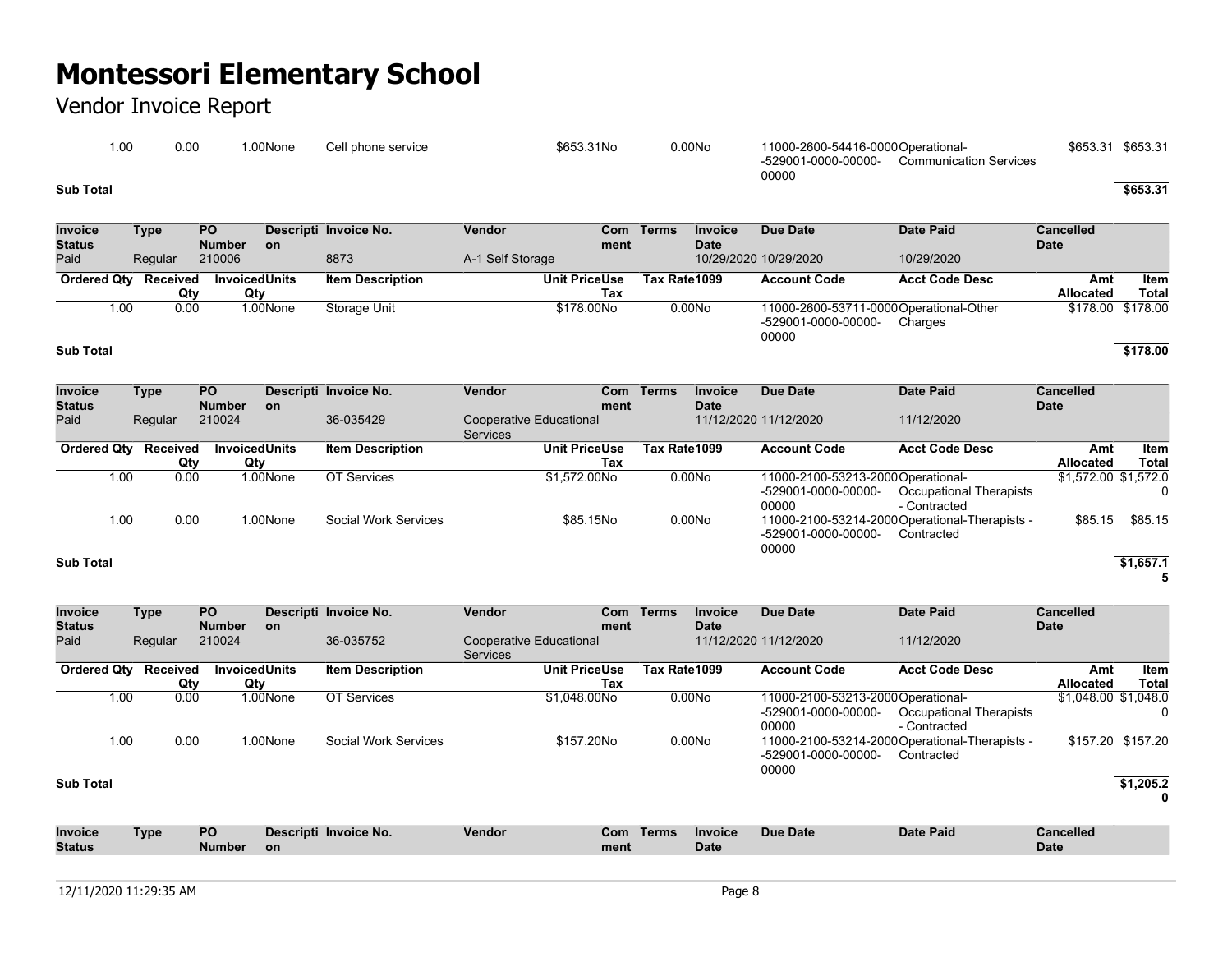Vendor Invoice Report

| Paid               | Regular         | 210040                      | 22741                                             | EASi Therapy and<br><b>Dlagnostic Services</b> |                    | 11/12/2020 11/12/2020                                                   | 11/12/2020                              |                         |               |
|--------------------|-----------------|-----------------------------|---------------------------------------------------|------------------------------------------------|--------------------|-------------------------------------------------------------------------|-----------------------------------------|-------------------------|---------------|
| <b>Ordered Qty</b> | Received<br>Qty | <b>InvoicedUnits</b><br>Qty | <b>Item Description</b>                           | <b>Unit PriceUse</b><br>Tax                    | Tax Rate1099       | <b>Account Code</b>                                                     | <b>Acct Code Desc</b>                   | Amt<br><b>Allocated</b> | Item<br>Total |
| 1.00               | 0.00            | 1.00None                    | Speech Therapy for SY<br>20-21                    | \$3.700.11No                                   | 0.00N <sub>O</sub> | 11000-2100-53212-2000Operational-Speech<br>-529001-0000-00000-<br>00000 | Therapists - Contracted                 | \$3,700.11\$3,700.11    |               |
| 1.00               | 0.00            | 0.00None                    | Educational Diagnostic<br>Evaluation for SY 20-21 | \$5.000.00No                                   | 0.00N <sub>O</sub> | 11000-2100-53211-2000 Operational-<br>-529001-0000-00000-<br>00000      | Diagnosticians -<br>Contracted          | \$0.00                  | \$0.00        |
| 1.00               | 0.00            | 0.00None                    | OT Services for SY 20-<br>21                      | \$15,000,00No                                  | 0.00N <sub>O</sub> | 11000-2100-53213-2000Operational-<br>-529001-0000-00000-<br>00000       | Occupational Therapists<br>- Contracted | \$0.00                  | \$0.00        |
| <b>Sub Total</b>   |                 |                             |                                                   |                                                |                    |                                                                         |                                         |                         | \$3,700.11    |

| Invoice<br><b>Status</b> | Type            | <b>PO</b><br><b>Number</b> | <b>on</b> | Descripti Invoice No.         | Vendor                    | Com<br>ment | Terms        | <b>Invoice</b><br><b>Date</b> | Due Date                     | Date Paid                                          | <b>Cancelled</b><br><b>Date</b> |                   |
|--------------------------|-----------------|----------------------------|-----------|-------------------------------|---------------------------|-------------|--------------|-------------------------------|------------------------------|----------------------------------------------------|---------------------------------|-------------------|
| Paid                     | Regular         | 210033                     |           | 1309                          | <b>SG Consulting, LLC</b> |             |              |                               | 11/12/2020 11/12/2020        | 11/12/2020                                         |                                 |                   |
| <b>Ordered Qty</b>       | <b>Received</b> | <b>InvoicedUnits</b>       |           | <b>Item Description</b>       | <b>Unit PriceUse</b>      |             | Tax Rate1099 |                               | <b>Account Code</b>          | <b>Acct Code Desc</b>                              | Amt                             | ltem              |
|                          | Qtv             | Qty                        |           |                               |                           | Tax         |              |                               |                              |                                                    | <b>Allocated</b>                | Total             |
| 1.00                     | 0.00            |                            | 1.00None  | <b>Educational Consulting</b> | \$539,38No                |             |              | 0.00N <sub>o</sub>            | -529001-0000-00000-<br>00000 | 11000-2300-53711-0000 Operational-Other<br>Charges |                                 | \$539.38 \$539.38 |
| <b>Sub Total</b>         |                 |                            |           |                               |                           |             |              |                               |                              |                                                    |                                 | \$539.38          |

| <b>Invoice</b>     | Type     | <b>PO</b>            |           | Descripti Invoice No.   | Vendor               | Com  | Terms        | <b>Invoice</b>     | Due Date              | Date Paid                                     | <b>Cancelled</b>  |       |
|--------------------|----------|----------------------|-----------|-------------------------|----------------------|------|--------------|--------------------|-----------------------|-----------------------------------------------|-------------------|-------|
| <b>Status</b>      |          | <b>Number</b>        | <b>on</b> |                         |                      | ment |              | <b>Date</b>        |                       |                                               | <b>Date</b>       |       |
| Paid               | Regular  | 210001               |           | 06-NOV-2020             | New Mexico Gas       |      |              |                    | 11/12/2020 11/12/2020 | 11/12/2020                                    |                   |       |
|                    |          |                      |           |                         | Company              |      |              |                    |                       |                                               |                   |       |
| <b>Ordered Qtv</b> | Received | <b>InvoicedUnits</b> |           | Item Description        | <b>Unit PriceUse</b> |      | Tax Rate1099 |                    | <b>Account Code</b>   | <b>Acct Code Desc</b>                         | Amt               | Item  |
|                    | Qtv      | Qty                  |           |                         |                      | Tax  |              |                    |                       |                                               | Allocated         | Total |
| 1.00               | 0.00     |                      | 1.00None  | Utilities- Gas- Montano | \$130,27No           |      |              | 0.00N <sub>o</sub> |                       | 11000-2600-54412-0000 Operational-Natural Gas | \$130.27 \$130.27 |       |
|                    |          |                      |           |                         |                      |      |              |                    | -529001-0000-00000-   | (Buildings)                                   |                   |       |
|                    |          |                      |           |                         |                      |      |              |                    | 00000                 |                                               |                   |       |

### **Sub Total \$130.27**

| Invoice              | Type    | <b>PO</b>     |          | Descripti Invoice No.             | Vendor |                      | Com Terms    | <b>Invoice</b>     | Due Date                           | Date Paid                     | <b>Cancelled</b> |                   |
|----------------------|---------|---------------|----------|-----------------------------------|--------|----------------------|--------------|--------------------|------------------------------------|-------------------------------|------------------|-------------------|
| <b>Status</b>        |         | <b>Number</b> | on.      |                                   |        | ment                 |              | <b>Date</b>        |                                    |                               | <b>Date</b>      |                   |
| Paid                 | Regular | 210020        |          | Nov 1, 2020 ACC# 505- CenturyLink |        |                      |              |                    | 11/12/2020 11/12/2020              | 11/12/2020                    |                  |                   |
|                      |         |               |          | 345-0858 89                       |        |                      |              |                    |                                    |                               |                  |                   |
| Ordered Qtv Received |         | InvoicedUnits |          | <b>Item Description</b>           |        | <b>Unit PriceUse</b> | Tax Rate1099 |                    | <b>Account Code</b>                | <b>Acct Code Desc</b>         | Amt              | Item              |
|                      | Qtv     | Qtv           |          |                                   |        | Tax                  |              |                    |                                    |                               | <b>Allocated</b> | Total             |
| 1.00                 | 0.00    |               | 1.00None | <b>Phone Service</b>              |        | \$108,01No           |              | 0.00N <sub>O</sub> | 11000-2600-54416-0000 Operational- |                               |                  | \$108.01 \$108.01 |
|                      |         |               |          |                                   |        |                      |              |                    | -529001-0000-00000-                | <b>Communication Services</b> |                  |                   |
|                      |         |               |          |                                   |        |                      |              |                    | 00000                              |                               |                  |                   |
| <b>Sub Total</b>     |         |               |          |                                   |        |                      |              |                    |                                    |                               |                  | \$108.01          |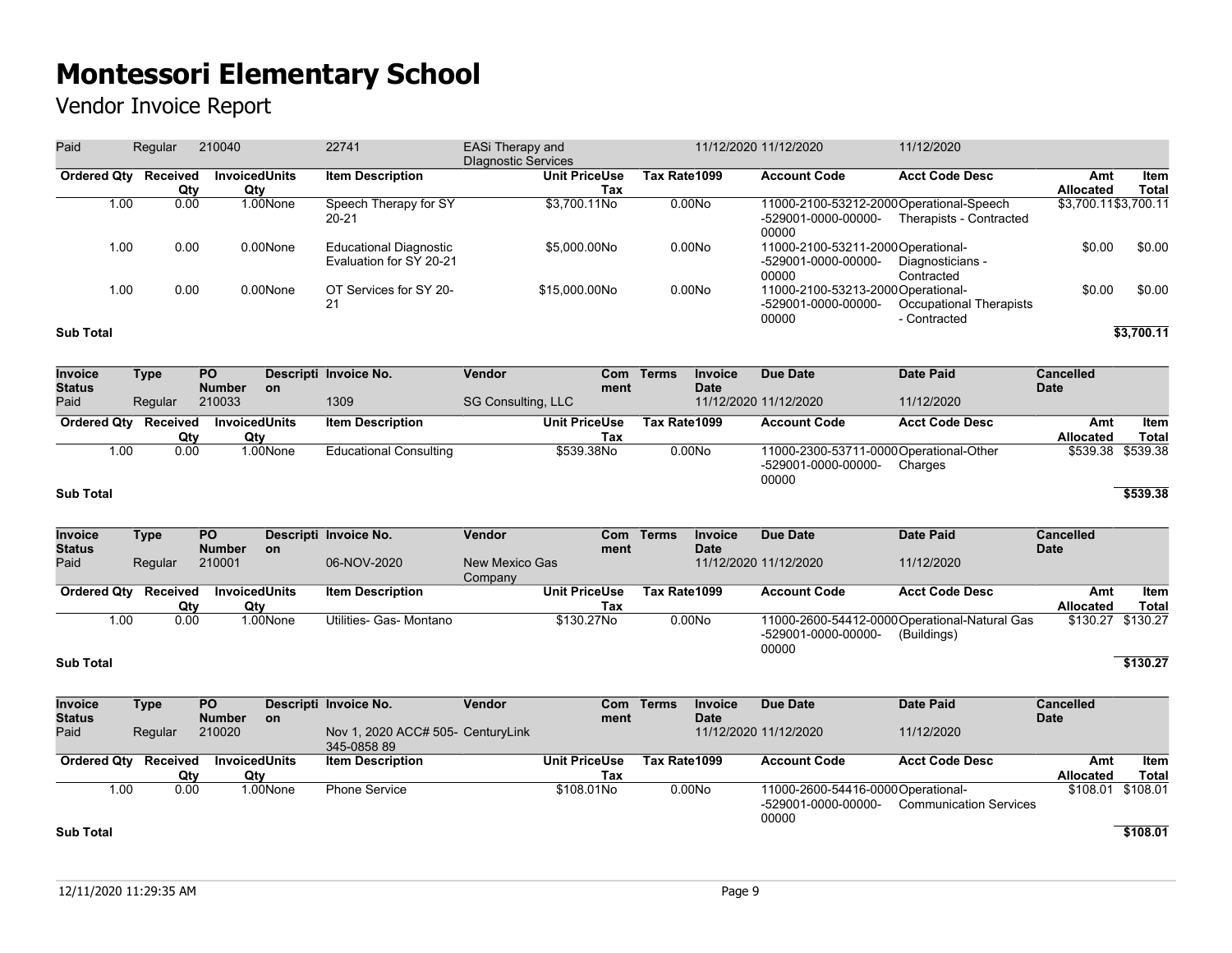| <b>Invoice</b><br><b>Status</b> | <b>Type</b>          |      | $\overline{PQ}$<br><b>Number</b> | on        | Descripti Invoice No.                   | Vendor                                  |                             | <b>Com</b><br>ment | <b>Terms</b> | <b>Invoice</b><br><b>Date</b> | <b>Due Date</b>                                                         | <b>Date Paid</b>                             | Cancelled<br><b>Date</b>        |                           |
|---------------------------------|----------------------|------|----------------------------------|-----------|-----------------------------------------|-----------------------------------------|-----------------------------|--------------------|--------------|-------------------------------|-------------------------------------------------------------------------|----------------------------------------------|---------------------------------|---------------------------|
| Paid                            | Regular              |      | 210023                           |           | 11/05/2020<br>ACC#115646075-<br>034368- | <b>PNM Electric and Gas</b><br>Services |                             |                    |              |                               | 11/12/2020 11/12/2020                                                   | 11/12/2020                                   |                                 |                           |
|                                 | Ordered Qty Received | Qty  | <b>InvoicedUnits</b><br>Qty      |           | <b>Item Description</b>                 |                                         | <b>Unit PriceUse</b><br>Tax |                    | Tax Rate1099 |                               | <b>Account Code</b>                                                     | <b>Acct Code Desc</b>                        | Amt<br>Allocated                | Item<br><b>Total</b>      |
|                                 | 1.00                 | 0.00 |                                  | 1.00None  | Utilities- Electricity -<br>Montano     |                                         | \$2,014.84No                |                    |              | 0.00No                        | -529001-0000-00000-<br>00000                                            | 11000-2600-54411-0000Operational-Electricity | \$2,014.84 \$2,014.8            | 4                         |
| <b>Sub Total</b>                |                      |      |                                  |           |                                         |                                         |                             |                    |              |                               |                                                                         |                                              |                                 | \$2,014.8<br>4            |
| <b>Invoice</b><br><b>Status</b> | <b>Type</b>          |      | PO<br><b>Number</b>              | <b>on</b> | Descripti Invoice No.                   | <b>Vendor</b>                           |                             | Com<br>ment        | <b>Terms</b> | <b>Invoice</b><br><b>Date</b> | <b>Due Date</b>                                                         | <b>Date Paid</b>                             | <b>Cancelled</b><br><b>Date</b> |                           |
| Paid                            | Regular              |      | 210057                           |           | 10603                                   | ServiceMaster Clean<br>Albuquerque      |                             |                    |              |                               | 11/12/2020 11/12/2020                                                   | 11/12/2020                                   |                                 |                           |
|                                 | Ordered Qty Received | Qty  | <b>InvoicedUnits</b><br>Qty      |           | <b>Item Description</b>                 |                                         | <b>Unit PriceUse</b><br>Tax |                    | Tax Rate1099 |                               | <b>Account Code</b>                                                     | <b>Acct Code Desc</b>                        | Amt<br><b>Allocated</b>         | Item<br><b>Total</b>      |
|                                 | 1.00                 | 0.00 |                                  | 1.00None  | <b>Custodial Services</b>               |                                         | \$473.16No                  |                    |              | 0.00Yes                       | 11000-2600-53711-0000 Operational-Other<br>-529001-0000-00000-<br>00000 | Charges                                      | \$473.16 \$473.16               |                           |
| <b>Sub Total</b>                |                      |      |                                  |           |                                         |                                         |                             |                    |              |                               |                                                                         |                                              |                                 | \$473.16                  |
| <b>Invoice</b><br><b>Status</b> | <b>Type</b>          |      | <b>PO</b><br><b>Number</b>       | <b>on</b> | Descripti Invoice No.                   | <b>Vendor</b>                           |                             | Com<br>ment        | <b>Terms</b> | <b>Invoice</b><br><b>Date</b> | <b>Due Date</b>                                                         | <b>Date Paid</b>                             | <b>Cancelled</b><br><b>Date</b> |                           |
| Paid                            | Regular              |      | 210057                           |           | 11014                                   | ServiceMaster Clean<br>Albuquerque      |                             |                    |              |                               | 11/12/2020 11/12/2020                                                   | 11/12/2020                                   |                                 |                           |
|                                 | Ordered Qty Received | Qty  | <b>InvoicedUnits</b><br>Qty      |           | <b>Item Description</b>                 |                                         | <b>Unit PriceUse</b><br>Tax |                    | Tax Rate1099 |                               | <b>Account Code</b>                                                     | <b>Acct Code Desc</b>                        | Amt<br><b>Allocated</b>         | Item<br>Total             |
|                                 | 1.00                 | 0.00 |                                  | 1.00None  | <b>Custodial Services</b>               |                                         | \$582.35No                  |                    |              | 0.00Yes                       | 11000-2600-53711-0000 Operational-Other<br>-529001-0000-00000-<br>00000 | Charges                                      | \$582.35                        | \$582.35                  |
| <b>Sub Total</b>                |                      |      |                                  |           |                                         |                                         |                             |                    |              |                               |                                                                         |                                              |                                 | \$582.35                  |
| <b>Invoice</b><br><b>Status</b> | <b>Type</b>          |      | <b>PO</b><br><b>Number</b>       | on        | Descripti Invoice No.                   | <b>Vendor</b>                           |                             | <b>Com</b><br>ment | <b>Terms</b> | <b>Invoice</b><br><b>Date</b> | <b>Due Date</b>                                                         | <b>Date Paid</b>                             | <b>Cancelled</b><br><b>Date</b> |                           |
| Paid                            | Regular              |      | 210002                           |           | 5012577778                              | <b>Wells Fargo Financial</b>            |                             |                    |              |                               | 11/25/2020 11/25/2020                                                   | 12/3/2020                                    |                                 |                           |
|                                 | Ordered Qty Received | Qty  | <b>InvoicedUnits</b><br>Qty      |           | <b>Item Description</b>                 |                                         | <b>Unit PriceUse</b><br>Tax |                    | Tax Rate1099 |                               | <b>Account Code</b>                                                     | <b>Acct Code Desc</b>                        | Amt<br><b>Allocated</b>         | Item<br><b>Total</b>      |
|                                 | 1.00                 | 0.00 |                                  | 1.00None  | Copy Machine Rental                     |                                         | \$1,847.20No                |                    |              | 0.00No                        | 11000-1000-53711-1010 Operational-Other<br>-529001-0000-00000-<br>00000 | Charges                                      | \$1,847.20 \$1,847.2            | 0                         |
| <b>Sub Total</b>                |                      |      |                                  |           |                                         |                                         |                             |                    |              |                               |                                                                         |                                              |                                 | \$1,847.2<br>$\mathbf{0}$ |
| Invoice<br><b>Status</b>        | <b>Type</b>          |      | PO<br><b>Number</b>              | <b>on</b> | Descripti Invoice No.                   | <b>Vendor</b>                           |                             | <b>Com</b><br>ment | <b>Terms</b> | <b>Invoice</b><br><b>Date</b> | <b>Due Date</b>                                                         | <b>Date Paid</b>                             | <b>Cancelled</b><br><b>Date</b> |                           |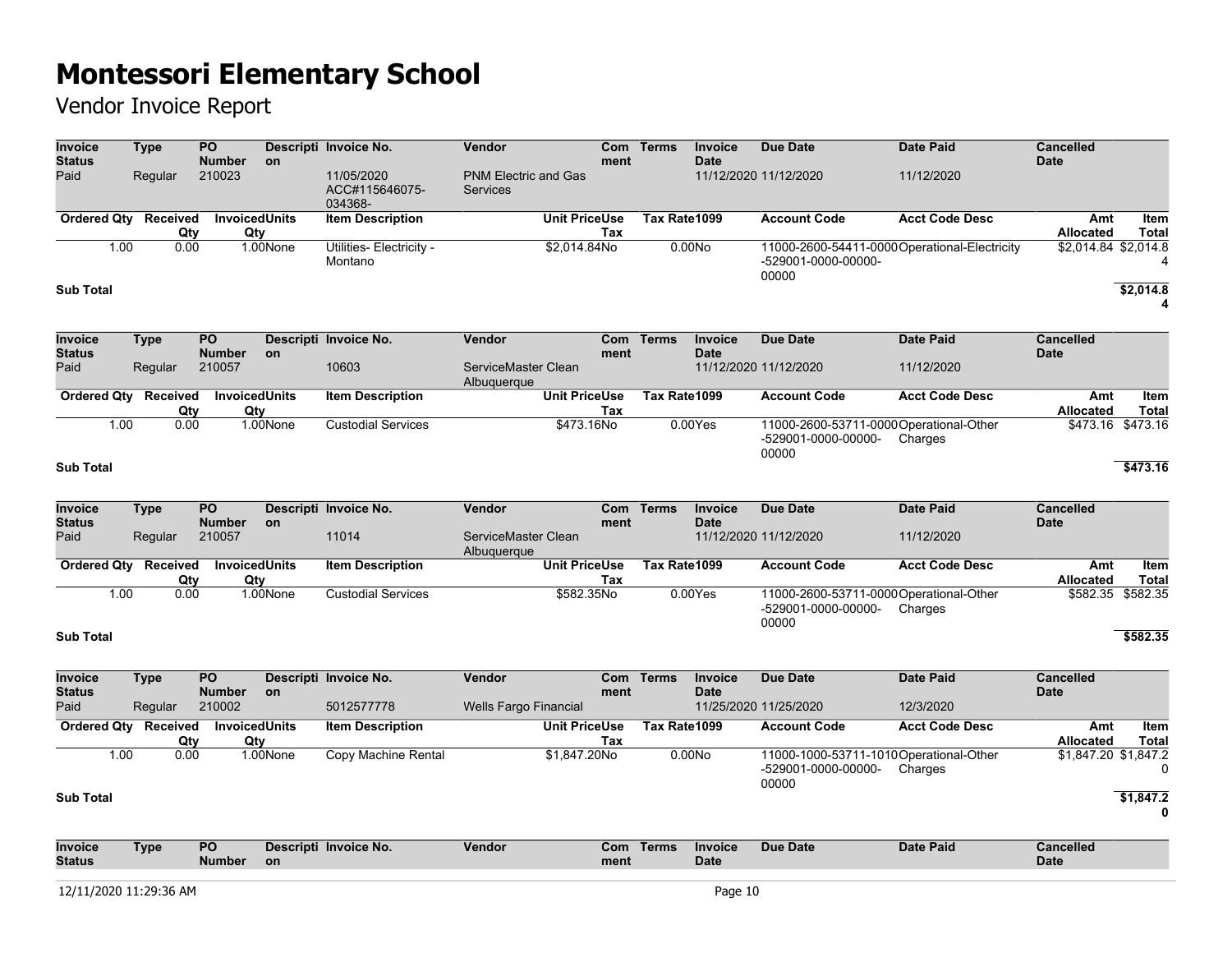| Paid                                    | Regular                | 210012                                     |                             | 492120643774                                                           | <b>ABCWUA</b>                         |                             |              |                               | 11/25/2020 11/25/2020                                                      | 12/3/2020                                                                                    |                                 |                       |
|-----------------------------------------|------------------------|--------------------------------------------|-----------------------------|------------------------------------------------------------------------|---------------------------------------|-----------------------------|--------------|-------------------------------|----------------------------------------------------------------------------|----------------------------------------------------------------------------------------------|---------------------------------|-----------------------|
| <b>Ordered Qty</b>                      | Received               | Qty                                        | <b>InvoicedUnits</b><br>Qty | <b>Item Description</b>                                                |                                       | <b>Unit PriceUse</b><br>Tax | Tax Rate1099 |                               | <b>Account Code</b>                                                        | <b>Acct Code Desc</b>                                                                        | Amt<br><b>Allocated</b>         | Item<br><b>Total</b>  |
| 1.00<br><b>Sub Total</b>                |                        | 0.00                                       | 1.00None                    | Utilities- Water- Carmel                                               |                                       | \$191.31No                  | 0.00No       |                               | 11000-2600-54415-0000 Operational-<br>-529001-0000-00000-<br>00000         | Water/Sewage                                                                                 | \$191.31                        | \$191.31<br>\$191.31  |
| <b>Invoice</b><br><b>Status</b><br>Paid | <b>Type</b><br>Regular | $\overline{PQ}$<br><b>Number</b><br>210048 | on                          | Descripti Invoice No.<br>114499                                        | Vendor<br>Leeco Grounds               | ment                        | Com Terms    | <b>Invoice</b><br><b>Date</b> | <b>Due Date</b><br>11/25/2020 11/25/2020                                   | <b>Date Paid</b><br>12/3/2020                                                                | <b>Cancelled</b><br><b>Date</b> |                       |
| <b>Ordered Qty</b>                      | Received               | Qty                                        | InvoicedUnits<br>Qty        | <b>Item Description</b>                                                | Management                            | <b>Unit PriceUse</b><br>Tax | Tax Rate1099 |                               | <b>Account Code</b>                                                        | <b>Acct Code Desc</b>                                                                        | Amt<br><b>Allocated</b>         | Item<br><b>Total</b>  |
| 1.00<br><b>Sub Total</b>                | 0.00                   |                                            | 1.00None                    | Clean up and<br>Landscape Installation<br>for Camel Campus             |                                       | \$39,859.81No               | 0.00No       |                               | 31600-4000-54312-0000 Capital Improvements<br>-529001-0000-00000-<br>00000 | HB-33-Maintenance &<br>Repair - Buildings And<br>Grounds                                     | \$39,859.81 \$39,859.           | 81<br>\$39,859.<br>81 |
| Invoice                                 | <b>Type</b>            | $\overline{PQ}$                            |                             | Descripti Invoice No.                                                  | Vendor                                | <b>Com</b>                  | <b>Terms</b> | Invoice                       | <b>Due Date</b>                                                            | <b>Date Paid</b>                                                                             | <b>Cancelled</b>                |                       |
| <b>Status</b><br>Paid                   | Regular                | <b>Number</b><br>210051                    | on                          | 8600068                                                                | 4imprint                              | ment                        |              | <b>Date</b>                   | 11/25/2020 11/25/2020                                                      | 12/3/2020                                                                                    | <b>Date</b>                     |                       |
| <b>Ordered Qty</b>                      | Received               | Qtv                                        | <b>InvoicedUnits</b><br>Qty | <b>Item Description</b>                                                |                                       | <b>Unit PriceUse</b><br>Tax | Tax Rate1099 |                               | <b>Account Code</b>                                                        | <b>Acct Code Desc</b>                                                                        | Amt<br>Allocated                | Item<br><b>Total</b>  |
| 1.00<br><b>Sub Total</b>                |                        | 0.00                                       | 1.00None                    | <b>Face Mask For Students</b><br>and staff. Not to exceed<br>14,000.00 |                                       | \$13,024.33No               | 0.00No       |                               | 11000-1000-56118-1010Operational-General<br>-529001-0000-00000-<br>00000   | <b>Supplies and Materials</b>                                                                | \$13,024.33 \$13,024.           | 33<br>\$13,024.<br>33 |
|                                         |                        |                                            |                             |                                                                        |                                       |                             |              |                               |                                                                            |                                                                                              |                                 |                       |
| <b>Invoice</b><br><b>Status</b><br>Paid | <b>Type</b><br>Regular | $\overline{PQ}$<br><b>Number</b><br>210018 | on                          | Descripti Invoice No.<br>11/05/2020 ACC<br>#60489903                   | Vendor<br><b>ADT Commercial</b>       | Com<br>ment                 | <b>Terms</b> | <b>Invoice</b><br><b>Date</b> | <b>Due Date</b><br>11/25/2020 11/25/2020                                   | <b>Date Paid</b><br>12/3/2020                                                                | <b>Cancelled</b><br><b>Date</b> |                       |
| <b>Ordered Qty</b>                      | Received               | Qty                                        | <b>InvoicedUnits</b><br>Qty | <b>Item Description</b>                                                |                                       | <b>Unit PriceUse</b><br>Tax | Tax Rate1099 |                               | <b>Account Code</b>                                                        | <b>Acct Code Desc</b>                                                                        | Amt<br><b>Allocated</b>         | Item<br><b>Total</b>  |
| 1.00<br><b>Sub Total</b>                |                        | 0.00                                       | 1.00None                    | Alarm maintenance at<br>Carmel                                         |                                       | \$95.36No                   | 0.00No       |                               | -529001-0000-00000-<br>00000                                               | 31701-4000-54315-0000 Capital-Maintenance &<br>Repair -<br>Bldgs/Grnds/Equipment<br>$(SB-9)$ | \$95.36                         | \$95.36<br>\$95.36    |
|                                         |                        |                                            |                             |                                                                        |                                       |                             |              |                               |                                                                            |                                                                                              |                                 |                       |
| <b>Invoice</b><br><b>Status</b><br>Paid | <b>Type</b><br>Regular | PO<br><b>Number</b><br>210013              | on                          | Descripti Invoice No.<br>114518                                        | Vendor<br>Leeco Grounds<br>Management | ment                        | Com Terms    | <b>Invoice</b><br><b>Date</b> | <b>Due Date</b><br>11/25/2020 11/25/2020                                   | <b>Date Paid</b><br>12/3/2020                                                                | <b>Cancelled</b><br><b>Date</b> |                       |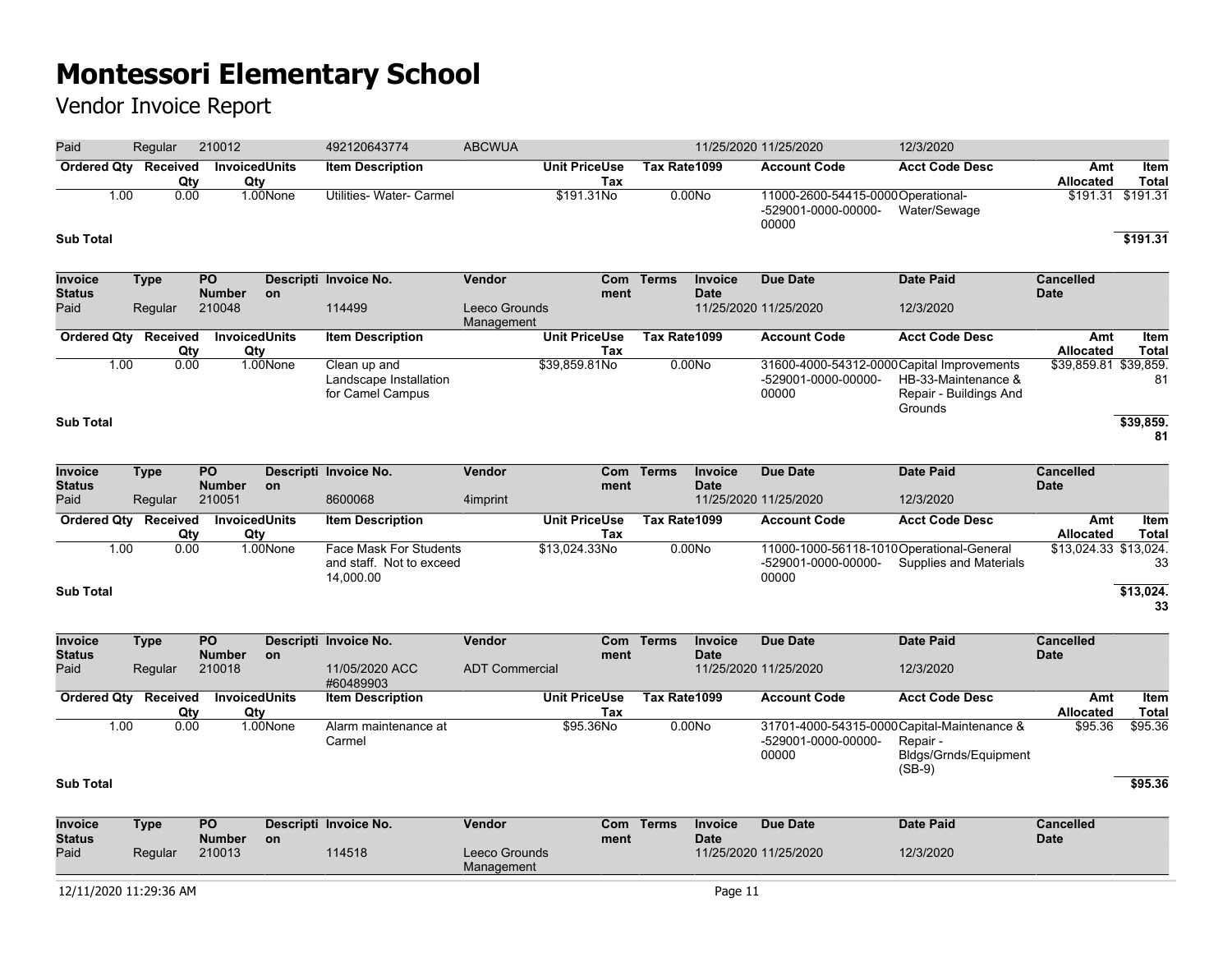## Vendor Invoice Report

| Ordered Qty      | Received<br>Qty | <b>InvoicedUnits</b><br>Qty | <b>Item Description</b>             | <b>Unit PriceUse</b><br>Tax | Tax Rate1099       | <b>Account Code</b>                                                | <b>Acct Code Desc</b>                           | Amt<br><b>Allocated</b> | Item<br>Total |
|------------------|-----------------|-----------------------------|-------------------------------------|-----------------------------|--------------------|--------------------------------------------------------------------|-------------------------------------------------|-------------------------|---------------|
| 1.00             | 0.00            | 1.00None                    | Ground Maintenance-<br>1730 Montano | \$1.310.68No                | 0.00N <sub>O</sub> | 11000-2600-54312-0000 Operational-<br>-529001-0000-00000-<br>00000 | Maintenance & Repair -<br>Buildings And Grounds | \$1,310.68 \$1,310.6    |               |
| <b>Sub Total</b> |                 |                             |                                     |                             |                    |                                                                    |                                                 |                         | \$1,310.6     |

| <b>Invoice</b><br>Status | Type     | <b>PO</b><br><b>Number</b> | <b>on</b> | Descripti Invoice No.              | Vendor     | ment                 | Com Terms    | <b>Invoice</b><br><b>Date</b> | <b>Due Date</b>              | Date Paid                                                        | <b>Cancelled</b><br><b>Date</b> |                   |
|--------------------------|----------|----------------------------|-----------|------------------------------------|------------|----------------------|--------------|-------------------------------|------------------------------|------------------------------------------------------------------|---------------------------------|-------------------|
| Paid                     | Regular  | 210052                     |           | 869979886337                       | Amazon.com |                      |              |                               | 11/25/2020 11/25/2020        | 12/3/2020                                                        |                                 |                   |
| <b>Ordered Qtv</b>       | Received | <b>InvoicedUnits</b>       |           | <b>Item Description</b>            |            | <b>Unit PriceUse</b> | Tax Rate1099 |                               | <b>Account Code</b>          | <b>Acct Code Desc</b>                                            | Amt                             | Item              |
|                          | Qty      | Qty                        |           |                                    |            | Tax                  |              |                               |                              |                                                                  | <b>Allocated</b>                | Total             |
| 25.00                    | 0.00     |                            | 25.00None | Replacement<br>Chromebook Chargers |            | \$11.99No            |              | 0.00N <sub>O</sub>            | -529001-0000-00000-<br>00000 | 31701-4000-57332-0000 Capital-Supply Assets<br>(\$5,000 or Less) |                                 | \$299.75 \$299.75 |
| 1.00                     | 0.00     |                            | 1.00None  | Shipping and Tax                   |            | \$15,25No            |              | 0.00N <sub>0</sub>            | -529001-0000-00000-<br>00000 | 31701-4000-57332-0000 Capital-Supply Assets<br>(\$5,000 or Less) | \$15.25                         | \$15.25           |

#### **Sub Total \$315.00**

| <b>Invoice</b><br><b>Status</b> | Type     | <b>PO</b><br><b>Number</b> | <b>on</b> | Descripti Invoice No.                                                                             | <b>Vendor</b> | ment                 | Com Terms    | <b>Invoice</b><br><b>Date</b> | Due Date                     | Date Paid                                                           | <b>Cancelled</b><br><b>Date</b> |                   |
|---------------------------------|----------|----------------------------|-----------|---------------------------------------------------------------------------------------------------|---------------|----------------------|--------------|-------------------------------|------------------------------|---------------------------------------------------------------------|---------------------------------|-------------------|
| Paid                            | Regular  | 210053                     |           | 979783996839                                                                                      | Amazon.com    |                      |              |                               | 11/25/2020 11/25/2020        | 12/3/2020                                                           |                                 |                   |
| <b>Ordered Qty</b>              | Received | <b>InvoicedUnits</b>       |           | <b>Item Description</b>                                                                           |               | <b>Unit PriceUse</b> | Tax Rate1099 |                               | <b>Account Code</b>          | <b>Acct Code Desc</b>                                               | Amt                             | Item              |
|                                 | Qty      | Qty                        |           |                                                                                                   |               | Tax                  |              |                               |                              |                                                                     | <b>Allocated</b>                | Total             |
| 4.00                            | 0.00     |                            | 4.00None  | <b>USI Premium Thermal</b><br>Low-Temp EVA Roll<br>Laminating Film, 5Mil,<br>27 inches x 200 Feet |               | \$69.49No            |              | 0.00No                        | -529001-0000-00000-<br>00000 | 11000-1000-56118-1010 Operational-General<br>Supplies and Materials |                                 | \$277.96 \$277.96 |
| 1.00                            | 0.00     |                            | 1.00None  | Shipping and tax                                                                                  |               | \$14.24No            |              | 0.00N <sub>O</sub>            | -529001-0000-00000-<br>00000 | 11000-1000-56118-1010 Operational-General<br>Supplies and Materials | \$14.24                         | \$14.24           |

#### **Sub Total \$292.20**

| <b>Invoice</b><br><b>Status</b> | Type     | <b>PO</b><br><b>Number</b> | on.      | Descripti Invoice No.   | Vendor           | Com<br>ment          | Terms        | <b>Invoice</b><br><b>Date</b> | Due Date                     | Date Paid                                          | <b>Cancelled</b><br><b>Date</b> |                   |
|---------------------------------|----------|----------------------------|----------|-------------------------|------------------|----------------------|--------------|-------------------------------|------------------------------|----------------------------------------------------|---------------------------------|-------------------|
| Paid                            | Regular  | 210006                     |          | 8978                    | A-1 Self Storage |                      |              |                               | 11/25/2020 11/25/2020        | 12/3/2020                                          |                                 |                   |
| <b>Ordered Qty</b>              | Received | <b>InvoicedUnits</b>       |          | <b>Item Description</b> |                  | <b>Unit PriceUse</b> | Tax Rate1099 |                               | <b>Account Code</b>          | <b>Acct Code Desc</b>                              | Amt                             | Item              |
|                                 | Qty      | Qtv                        |          |                         |                  | Tax                  |              |                               |                              |                                                    | <b>Allocated</b>                | Total             |
| 1.00                            | 0.00     |                            | 1.00None | Storage Unit            |                  | \$178,00No           |              | 0.00N <sub>O</sub>            | -529001-0000-00000-<br>00000 | 11000-2600-53711-0000 Operational-Other<br>Charges |                                 | \$178.00 \$178.00 |
| <b>Sub Total</b>                |          | $-1$                       |          |                         |                  |                      |              |                               |                              |                                                    |                                 | \$178.00          |

| <b>Invoice</b>                          | Гуре | <b>PO</b>     | eti Invoice No. | Vendor | Com  | Γerms | Invoice | Due Date | Date Paid | `ancelled \ |
|-----------------------------------------|------|---------------|-----------------|--------|------|-------|---------|----------|-----------|-------------|
| <b>Status</b>                           |      | <b>Number</b> | on              |        | ment |       | Date    |          |           | <b>Date</b> |
|                                         |      |               |                 |        |      |       |         |          |           |             |
| 12/11/2020 11:29:36 AM<br>$+ - - - - -$ |      |               |                 |        |      |       | Page 12 |          |           |             |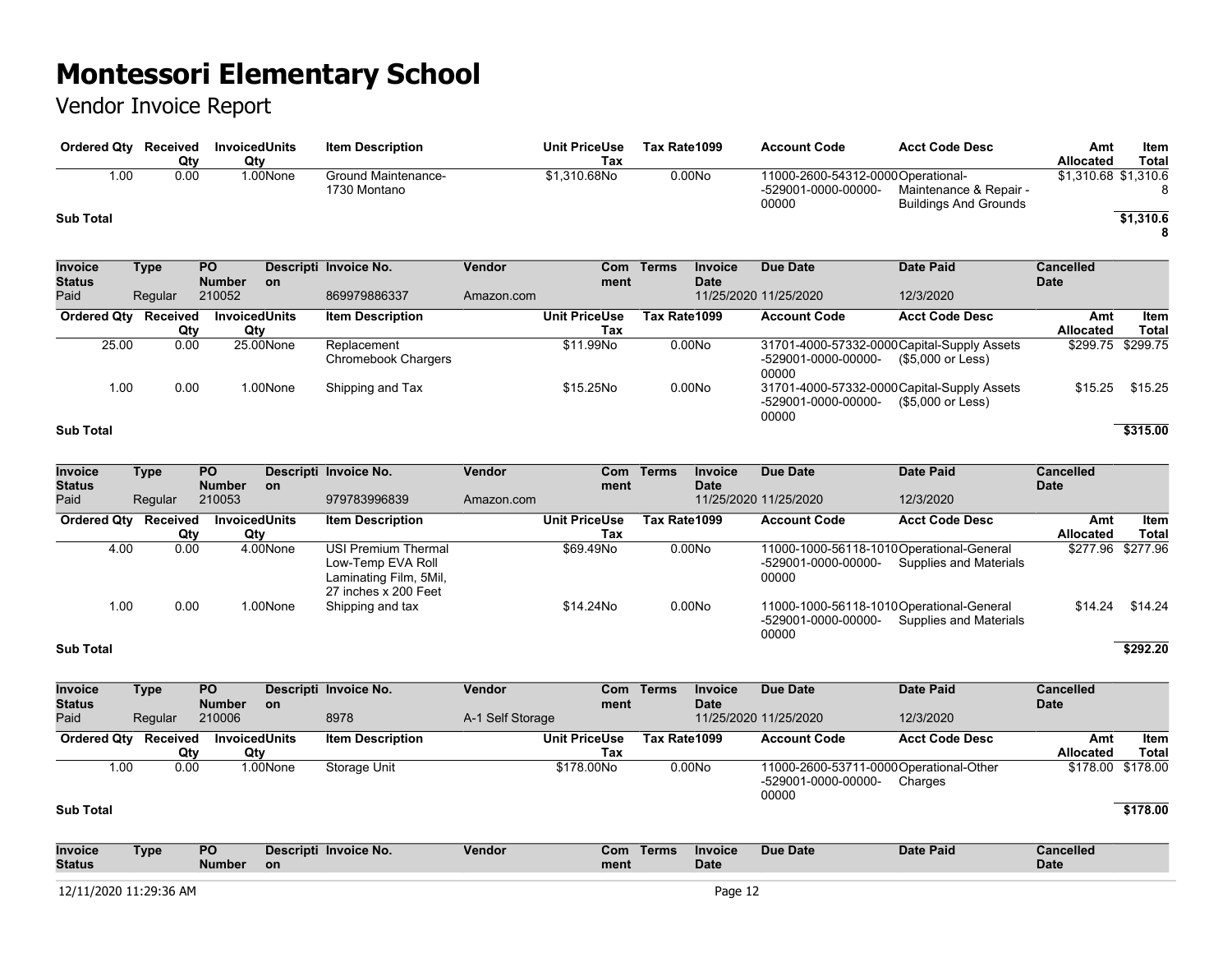| Paid                            | Regular                            | 210014                           |          | 61374                     | HostMYCalls                                    |                             |              |                               | 11/25/2020 11/25/2020                                                   | 12/3/2020                     |                                 |                      |
|---------------------------------|------------------------------------|----------------------------------|----------|---------------------------|------------------------------------------------|-----------------------------|--------------|-------------------------------|-------------------------------------------------------------------------|-------------------------------|---------------------------------|----------------------|
|                                 | Ordered Qty Received<br>Qty        | <b>InvoicedUnits</b><br>Qty      |          | <b>Item Description</b>   |                                                | <b>Unit PriceUse</b><br>Tax | Tax Rate1099 |                               | <b>Account Code</b>                                                     | <b>Acct Code Desc</b>         | Amt<br><b>Allocated</b>         | Item<br><b>Total</b> |
| 1.00                            | 0.00                               |                                  | 1.00None | <b>Phone Service</b>      |                                                | \$342.30No                  |              | 0.00N <sub>o</sub>            | 11000-2600-54416-0000Operational-<br>-529001-0000-00000-<br>00000       | <b>Communication Services</b> | \$342.30                        | \$342.30             |
| <b>Sub Total</b>                |                                    |                                  |          |                           |                                                |                             |              |                               |                                                                         |                               |                                 | \$342.30             |
| <b>Invoice</b><br><b>Status</b> | Type                               | <b>PO</b><br><b>Number</b>       | on       | Descripti Invoice No.     | <b>Vendor</b>                                  | ment                        | Com Terms    | Invoice<br><b>Date</b>        | <b>Due Date</b>                                                         | <b>Date Paid</b>              | <b>Cancelled</b><br><b>Date</b> |                      |
| Paid                            | Regular                            | 210037                           |          | 9870902-0573-1            | Waste Management of<br><b>New Mexico</b>       |                             |              |                               | 11/30/2020 11/30/2020                                                   | 12/3/2020                     |                                 |                      |
|                                 | <b>Ordered Qty Received</b><br>Qty | <b>InvoicedUnits</b><br>Qty      |          | <b>Item Description</b>   |                                                | <b>Unit PriceUse</b><br>Tax | Tax Rate1099 |                               | <b>Account Code</b>                                                     | <b>Acct Code Desc</b>         | Amt<br>Allocated                | Item<br><b>Total</b> |
| 1.00                            | 0.00                               |                                  | 1.00None | Trash Service             |                                                | \$192.42No                  |              | 0.00N <sub>o</sub>            | 11000-2600-53711-0000 Operational-Other<br>-529001-0000-00000-<br>00000 | Charges                       |                                 | \$192.42 \$192.42    |
| <b>Sub Total</b>                |                                    |                                  |          |                           |                                                |                             |              |                               |                                                                         |                               |                                 | \$192.42             |
| <b>Invoice</b>                  | <b>Type</b>                        | $\overline{PQ}$                  |          | Descripti Invoice No.     | <b>Vendor</b>                                  | Com                         | <b>Terms</b> | <b>Invoice</b><br><b>Date</b> | <b>Due Date</b>                                                         | <b>Date Paid</b>              | <b>Cancelled</b><br><b>Date</b> |                      |
| <b>Status</b><br>Paid           | Regular                            | <b>Number</b><br>210012          | on       | 70847851550               | <b>ABCWUA</b>                                  | ment                        |              |                               | 11/30/2020 11/30/2020                                                   | 12/3/2020                     |                                 |                      |
| <b>Ordered Qty</b>              | Received<br>Qty                    | InvoicedUnits<br>Qty             |          | <b>Item Description</b>   |                                                | <b>Unit PriceUse</b><br>Tax | Tax Rate1099 |                               | <b>Account Code</b>                                                     | <b>Acct Code Desc</b>         | Amt<br>Allocated                | Item<br><b>Total</b> |
| 1.00                            | 0.00                               |                                  | 1.00None | Utilities- Water- Montano |                                                | $$30.47$ No                 |              | 0.00No                        | 11000-2600-54415-0000 Operational-<br>-529001-0000-00000-<br>00000      | Water/Sewage                  | \$30.47                         | \$30.47              |
| <b>Sub Total</b>                |                                    |                                  |          |                           |                                                |                             |              |                               |                                                                         |                               |                                 | \$30.47              |
| Invoice<br><b>Status</b>        | <b>Type</b>                        | $\overline{PQ}$<br><b>Number</b> | on       | Descripti Invoice No.     | <b>Vendor</b>                                  | ment                        | Com Terms    | Invoice<br><b>Date</b>        | <b>Due Date</b>                                                         | <b>Date Paid</b>              | <b>Cancelled</b><br><b>Date</b> |                      |
| Paid                            | Regular                            | 210021                           |          | 170989144                 | <b>CenturyLink Business</b><br><b>Services</b> |                             |              |                               | 11/30/2020 11/30/2020                                                   | 12/3/2020                     |                                 |                      |
|                                 | Ordered Qty Received<br>Qty        | InvoicedUnits<br>Qty             |          | <b>Item Description</b>   |                                                | <b>Unit PriceUse</b><br>Tax | Tax Rate1099 |                               | <b>Account Code</b>                                                     | <b>Acct Code Desc</b>         | Amt<br>Allocated                | Item<br><b>Total</b> |
| 1.00                            | 0.00                               |                                  | 1.00None | <b>Internet Service</b>   |                                                | \$2,219.16No                |              | 0.00N <sub>o</sub>            | 11000-2600-54416-0000 Operational-<br>-529001-0000-00000-<br>00000      | <b>Communication Services</b> | \$2,219.16 \$2,219.1            | 6                    |
| <b>Sub Total</b>                |                                    |                                  |          |                           |                                                |                             |              |                               |                                                                         |                               |                                 | \$2,219.1<br>6       |
| Invoice<br><b>Status</b>        | <b>Type</b>                        | <b>PO</b><br><b>Number</b>       | on       | Descripti Invoice No.     | Vendor                                         | ment                        | Com Terms    | Invoice<br><b>Date</b>        | <b>Due Date</b>                                                         | <b>Date Paid</b>              | <b>Cancelled</b><br><b>Date</b> |                      |
| Paid                            | Regular                            | 210012                           |          | 169890099430              | <b>ABCWUA</b>                                  |                             |              |                               | 11/30/2020 11/30/2020                                                   | 12/3/2020                     |                                 |                      |
| <b>Ordered Qty</b>              | Received<br>Qty                    | <b>InvoicedUnits</b><br>Qty      |          | <b>Item Description</b>   |                                                | <b>Unit PriceUse</b><br>Tax | Tax Rate1099 |                               | <b>Account Code</b>                                                     | <b>Acct Code Desc</b>         | Amt<br><b>Allocated</b>         | Item<br><b>Total</b> |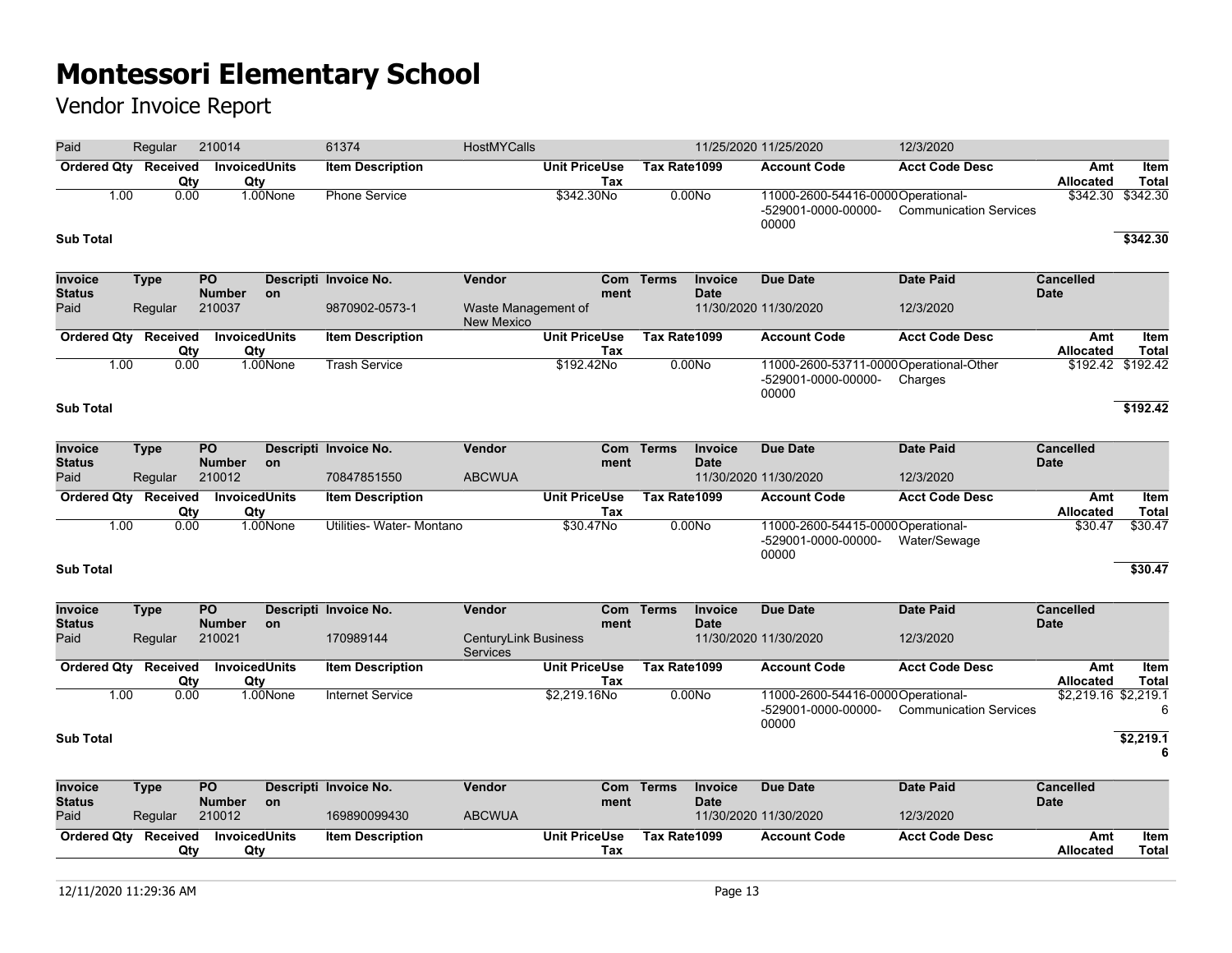| 00. ا     | 0.00 | .00None | Utilities- Water- Montano | \$204.88No | 0.00No | 11000-2600-54415-0000Operational-            | \$204.88 \$204.88 |
|-----------|------|---------|---------------------------|------------|--------|----------------------------------------------|-------------------|
|           |      |         |                           |            |        | -529001-0000-00000-<br>Water/Sewage<br>00000 |                   |
| Sub Total |      |         |                           |            |        |                                              | \$204.88          |

| Invoice<br><b>Status</b>        | <b>Type</b> | $\overline{PQ}$<br><b>Number</b>   | <b>on</b> | Descripti Invoice No.                               | Vendor                                                        | <b>Com</b><br>ment                 | <b>Terms</b>       | Invoice<br><b>Date</b>        | <b>Due Date</b>                                                        | <b>Date Paid</b>              | <b>Cancelled</b><br><b>Date</b> |                      |
|---------------------------------|-------------|------------------------------------|-----------|-----------------------------------------------------|---------------------------------------------------------------|------------------------------------|--------------------|-------------------------------|------------------------------------------------------------------------|-------------------------------|---------------------------------|----------------------|
| Paid                            | Regular     | 210038                             |           | 5598                                                | Accountability &<br><b>Compliance Resources</b><br><b>LLC</b> |                                    |                    |                               | 11/30/2020 11/30/2020                                                  | 12/3/2020                     |                                 |                      |
| <b>Ordered Qty</b>              | Received    | <b>InvoicedUnits</b><br>Qty<br>Qty |           | <b>Item Description</b>                             |                                                               | <b>Unit PriceUse</b><br>Tax        | Tax Rate1099       |                               | <b>Account Code</b>                                                    | <b>Acct Code Desc</b>         | Amt<br><b>Allocated</b>         | Item<br><b>Total</b> |
| <b>Sub Total</b>                | 1.00        | 0.00                               | 1.00None  | <b>STARS Reporting</b><br><b>Consulting Service</b> |                                                               | \$683.97No                         | 0.00N <sub>o</sub> |                               | 11000-1000-53711-1010Operational-Other<br>-529001-0000-00000-<br>00000 | Charges                       | \$683.97                        | \$683.97<br>\$683.97 |
|                                 |             |                                    |           |                                                     |                                                               |                                    |                    |                               |                                                                        |                               |                                 |                      |
| <b>Invoice</b><br><b>Status</b> | <b>Type</b> | $\overline{PQ}$<br><b>Number</b>   | <b>on</b> | Descripti Invoice No.                               | Vendor                                                        | Com<br>ment                        | <b>Terms</b>       | Invoice<br><b>Date</b>        | <b>Due Date</b>                                                        | <b>Date Paid</b>              | <b>Cancelled</b><br><b>Date</b> |                      |
| Paid                            | Regular     | 210019                             |           | 9867086012                                          | <b>Verizon Wireless</b>                                       |                                    |                    |                               | 11/30/2020 11/30/2020                                                  | 12/3/2020                     |                                 |                      |
| <b>Ordered Qty</b>              | Received    | <b>InvoicedUnits</b><br>Qty<br>Qty |           | <b>Item Description</b>                             |                                                               | <b>Unit PriceUse</b><br><b>Tax</b> | Tax Rate1099       |                               | <b>Account Code</b>                                                    | <b>Acct Code Desc</b>         | Amt<br>Allocated                | Item<br><b>Total</b> |
|                                 | 1.00        | 0.00                               | 1.00None  | Cell phone service                                  |                                                               | \$653.31No                         | 0.00N <sub>O</sub> |                               | 11000-2600-54416-0000Operational-<br>-529001-0000-00000-<br>00000      | <b>Communication Services</b> | \$653.31                        | \$653.31             |
| <b>Sub Total</b>                |             |                                    |           |                                                     |                                                               |                                    |                    |                               |                                                                        |                               |                                 | \$653.31             |
|                                 |             |                                    |           |                                                     |                                                               |                                    |                    |                               |                                                                        |                               |                                 |                      |
| Invoice<br><b>Status</b>        | <b>Type</b> | PO <sub>1</sub><br><b>Number</b>   | <b>on</b> | Descripti Invoice No.                               | Vendor                                                        | <b>Com</b><br>ment                 | <b>Terms</b>       | <b>Invoice</b><br><b>Date</b> | <b>Due Date</b>                                                        | <b>Date Paid</b>              | <b>Cancelled</b><br><b>Date</b> |                      |
| Paid                            | Regular     | 210012                             |           | 903244514205                                        | <b>ABCWUA</b>                                                 |                                    |                    |                               | 11/30/2020 11/30/2020                                                  | 12/3/2020                     |                                 |                      |
| <b>Ordered Qty</b>              | Received    | <b>InvoicedUnits</b><br>Qty<br>Qty |           | <b>Item Description</b>                             |                                                               | <b>Unit PriceUse</b><br>Tax        | Tax Rate1099       |                               | <b>Account Code</b>                                                    | <b>Acct Code Desc</b>         | Amt<br><b>Allocated</b>         | Item<br><b>Total</b> |
|                                 | 1.00        | 0.00                               | 1.00None  | Utilities- Water- Montano                           |                                                               | \$30.47No                          | 0.00N <sub>o</sub> |                               | 11000-2600-54415-0000Operational-<br>-529001-0000-00000-               | Water/Sewage                  | \$30.47                         | \$30.47              |
| <b>Sub Total</b>                |             |                                    |           |                                                     |                                                               |                                    |                    |                               | 00000                                                                  |                               |                                 | \$30.47              |
| <b>Invoice</b><br><b>Status</b> | <b>Type</b> | PO <sub>1</sub><br><b>Number</b>   | <b>on</b> | Descripti Invoice No.                               | Vendor                                                        | Com<br>ment                        | <b>Terms</b>       | <b>Invoice</b><br><b>Date</b> | <b>Due Date</b>                                                        | <b>Date Paid</b>              | <b>Cancelled</b><br><b>Date</b> |                      |
| Paid                            | Regular     | 210058                             |           | 489                                                 | <b>Lumar Enterprises</b>                                      |                                    |                    |                               | 11/30/2020 11/30/2020                                                  | 12/3/2020                     |                                 |                      |
| <b>Ordered Qtv</b>              | Received    | <b>InvoicedUnits</b><br>Qty<br>Qty |           | <b>Item Description</b>                             |                                                               | <b>Unit PriceUse</b><br>Tax        | Tax Rate1099       |                               | <b>Account Code</b>                                                    | <b>Acct Code Desc</b>         | Amt<br><b>Allocated</b>         | Item<br><b>Total</b> |
|                                 | 1.00        | 0.00                               | 1.00None  | Fall 2020 Bus inspection<br>for Unit 1 and Unit 2   |                                                               | \$118.66No                         |                    | 0.00Yes                       | 11000-1000-53711-1010Operational-Other<br>-529001-0000-00000-<br>00000 | Charges                       | \$118.66 \$118.66               |                      |